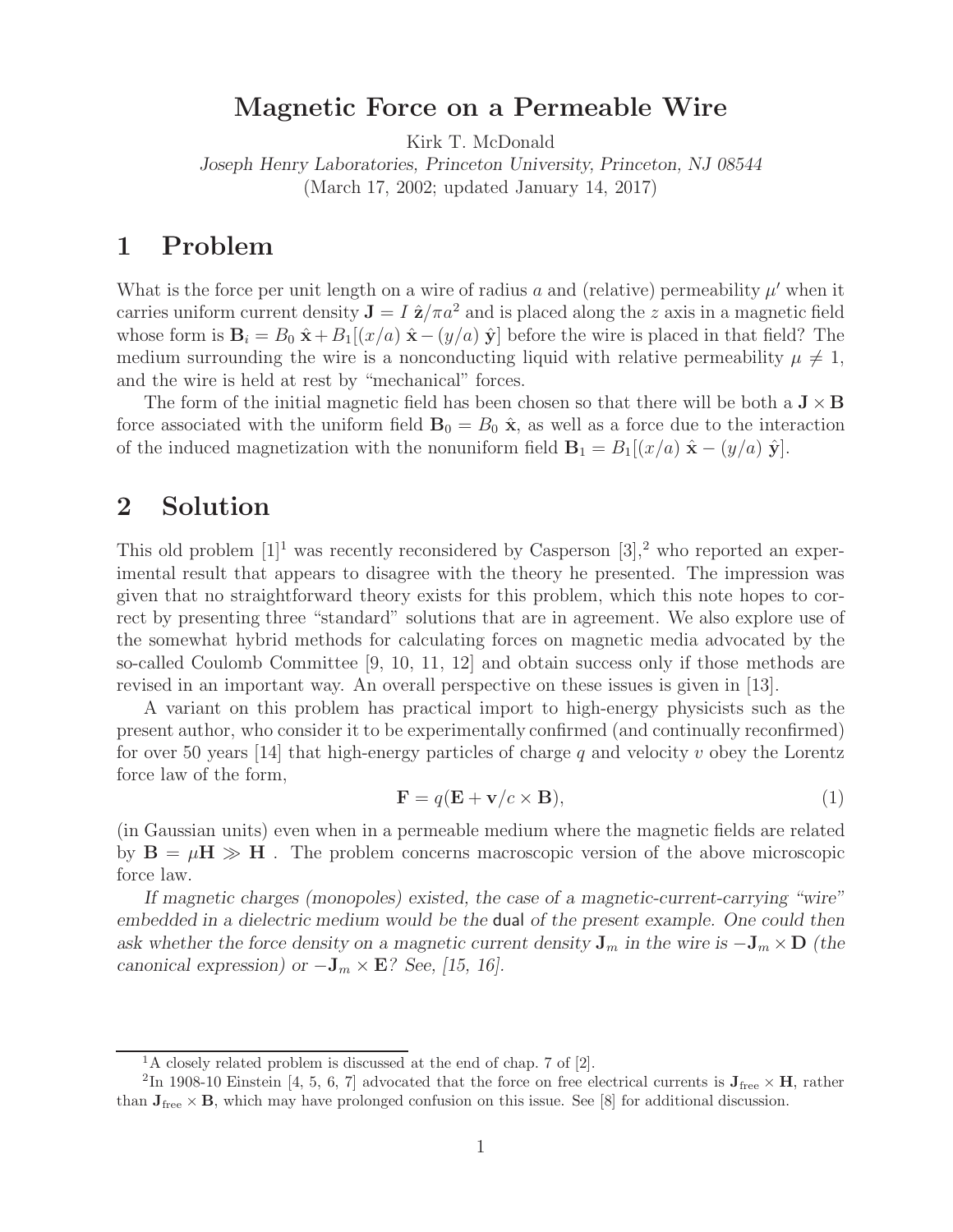A suggestive principle is that no object with steady motion in vacuum can exert a net force on itself (Newton's first law).<sup>3</sup> In particular, the fields that are set up or modified when the wire, with a steady current, is added to the problem cannot result in a net force on the wire. Hence, the force on a permeable wire in vacuum can be calculated via the interaction of the current and magnetization in the wire with only the fields present before the wire was added to the problem, as emphasized in sec. 35 of  $[18]$  and also in  $[19].<sup>4</sup>$  This important result is explicitly contained in the original formulation of the Biot-Savart force law (for media of unit permeability), that the magnetic force on circuit  $a$  is due to effects caused by some other circuit  $b$ ,<sup>5</sup>

$$
\mathbf{F}_a = \frac{I_a I_b}{c^2} \oint_a d\mathbf{l}_a \times \oint_b \frac{d\mathbf{l}_b \times \hat{\mathbf{r}}_{ab}}{r_{ab}^2} = \frac{I_a}{c} \oint_a d\mathbf{l}_a \times \mathbf{B}_b, \quad \text{where} \quad \mathbf{B}_b(a) = \frac{I_b}{c} \oint_b \frac{d\mathbf{l}_b \times \hat{\mathbf{r}}_{ab}}{r_{ab}^2}.
$$
 (2)

Thus, we expect the simple result that the force per unit length on the wire due to the initial uniform field  $\mathbf{B}_i = \mathbf{B}_0$  (in vacuum) is,

$$
\mathbf{F} = \frac{\mathbf{I}}{c} \times \mathbf{B_0},\tag{3}
$$

where  $I = \pi a^2 J$ , which is the macroscopic equivalent of the Lorentz force law (1).<sup>6</sup>

<sup>3</sup>Accelerated charges can be subject to the so-called radiation-reaction force, which is a self force (first noted by Lorentz [17], and so should be considered as part of the "Lorentz force law"). Not all accelerated charges are subject to the radiation reaction force, since interference of the fields of the various charges may cancel the total radiation, as for steady current loops. Also, a uniformly accelerated charge (which is a kind of steady motion) famously experiences no self/radiation-reaction force.

<sup>4</sup>If the wire is not in vacuum this prescription does not hold in general. For example, a current-carrying wire is repelled from a perfectly conducting plane although that plane has no magnetic field in the absence of the wire. See also the problem in sec. 35 of [18], which is discussed further in [20].

 ${}^{5}$ Biot and Savart [21, 22] had no concept of a magnetic field **B** due to an electric current I, and discussed only the force on a magnetic pole p as  $p \oint \mathbf{I} d\mathbf{l} \times \hat{\mathbf{r}}/cr^2$ , although not, of course, in vector form. The form (2) can be traced to Grassmann (1845) [24], still not in vector form. The vector relation (3) appears without attribution as eq. (11) of Art. 603 of Maxwell's *Treatise* [25], while Einstein may have been the first to call this the Biot-Savart law, in sec. 2 of [26].

 ${}^{6}$ The transverse force  $(3)$  acts most directly on the conduction electrons, but in the steady state there cannot be a transverse component to the conduction current. However, it might be that the current density is displaced transversely, which would manifest itself as a change in the electrical resistance of the wire. This possibility was investigated by Hall in 1879 [27], who, on finding no change in the resistance, had the important inside that a charge separation arises when the wire first experiences the external magnetic, which field leads to a transverse electric field **E** inside the wire such that the combined electric and magnetic force on the conduction electrons is zero. However, this electric field then acts on the positive charges of the lattice of the wire, exerting an equal and opposite force on them, which therefore equals the original force (3) on the conduction electrons. If the lattice of the wire is to remain at rest (or in a state of uniform motion), there must be a "mechanical" force on the wire equal and opposite to the force on the lattice, *i.e.*, to the force of eq. (3). See [28] for further discussion.

If the wire of radius  $a$  is free to move through the surrounding liquid it reaches a tranverse terminal velocity **v**, and experiences a drag force per unit length in a liquid with viscosity  $\eta$  given by,

$$
\mathbf{F}_{\text{drag}} = -K(a, b)\eta \mathbf{v},\tag{4}
$$

where  $K(a, b) \approx 2$  when the fluid lies between walls with separation b large (but not too large) compared to a. *No simple expression for the drag force, i.e., for the dimensionless function* K(a, b)*, exists, as anticipated*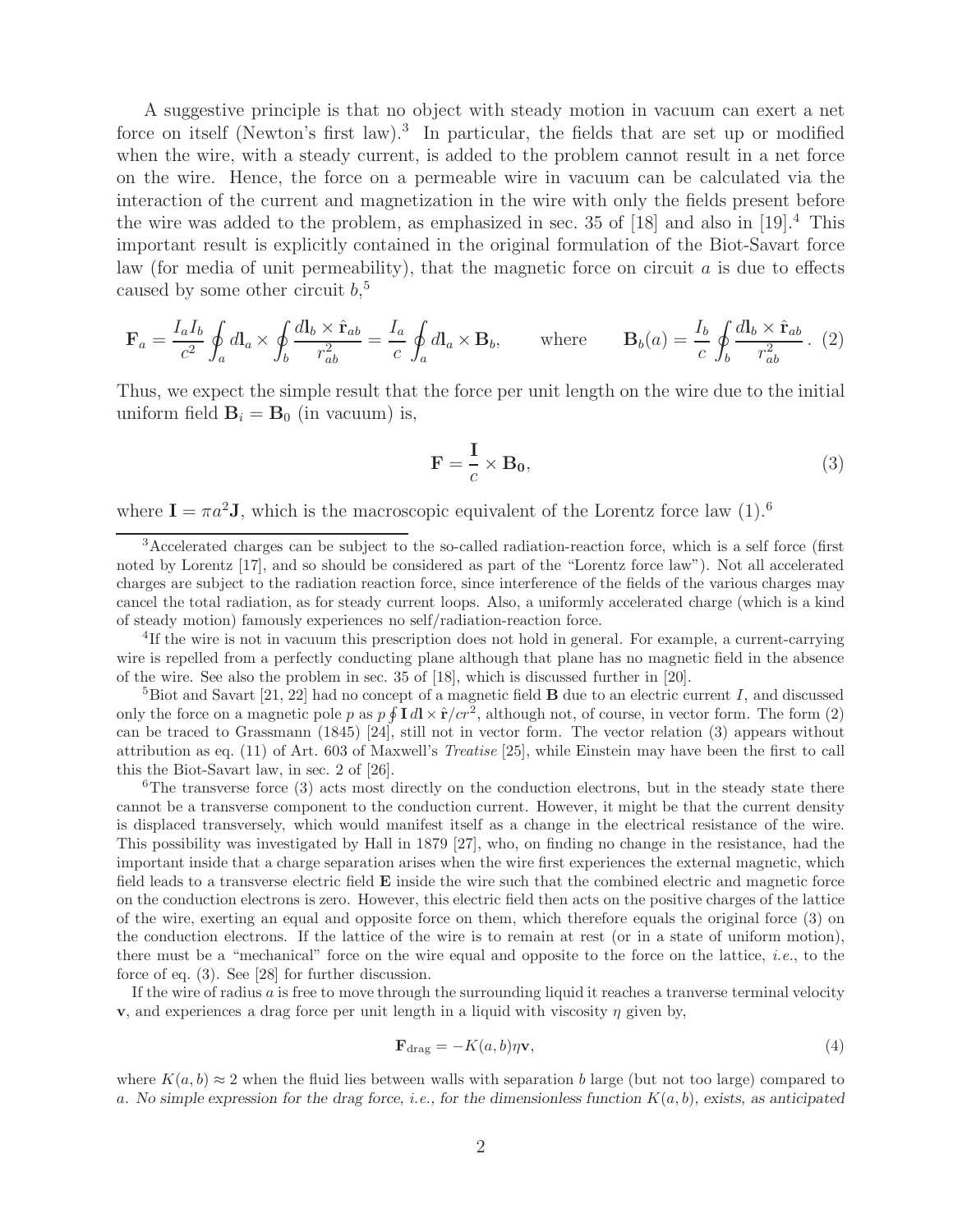The initial magnetic field  $\mathbf{B}_i$  also induces magnetization  $\mathbf{M}$  in the wire, and an additional force results if the magnetic field is nonuniform at the position of the wire. According to the preceding argument, it should be possible to calculate this force as an interaction between the initial magnetic field and some representation of the induced magnetization in terms of bound currents or effective magnetic poles.

Nonetheless, it is also desirable to have a method for calculating the magnetic force that uses the total fields in the problem, including those generated by the wire. Two successful approaches are to use the Maxwell stress tensor (sec. 2.2), and the bulk force density of Helmholtz (sec. 2.3), both of which confirm the result (3). A third popular method based on the concept of virtual work [32] is not reviewed here.

In sec. 3 we calculate the force on a permeable, current-carrying wire by combining the Biot-Savart force law force the volume force density **f**,

$$
\mathbf{f} = \frac{\mathbf{J}_{\text{cond}}}{c} \times \mathbf{B}_i,\tag{6}
$$

with terms due to either magnetization currents or effective magnetic pole densities. As expected from the preceding argument, this approach is successful if only the initial magnetic fields are used in the force law. However, it turns out that when using the method of magnetization currents, the initial magnetic field to be used in the Biot-Savart law is **H**<sup>i</sup> rather than  $\mathbf{B}_i$ . For these calculations, the total magnetic fields **B** and **H** and the induced magnetization density **M** in the permeable media will first be deduced in sec. 2.1.

It is important to note that one cannot, in general, compute magnetic forces correctly using the form,

$$
\mathbf{f} = \frac{\mathbf{J}_{\text{total}}}{c} \times \mathbf{B}_{\text{total}},\tag{7}
$$

as discussed in sec. 4. This is unfortunate, as many text recommend use of this form.

#### **2.1 The Fields B, H and M**

We adopt a coordinate system in which the axis of the wire is the  $z$  axis with the conduction current density being,

$$
\mathbf{J}_{\text{cond}} = \frac{I}{\pi a^2} \hat{\mathbf{z}} \tag{8}
$$

inside the wire of radius a.

Because we are dealing with magnetic media with nonzero magnetization **M**, both the magnetic fields **H** and  $\mathbf{B} = \mathbf{H} + 4\pi\mathbf{M} = \mu\mathbf{H}$  are of utility. The initial external field is,

$$
\mathbf{H}_i = H_0 \hat{\mathbf{x}} + H_1 \left( \frac{x}{a} \hat{\mathbf{x}} - \frac{y}{a} \hat{\mathbf{y}} \right), \qquad \mathbf{B}_i = \mu \mathbf{H}_i, \qquad B_0 = \mu H_0, \qquad B_1 = \mu H_1, \qquad (9)
$$

*by Stokes [29]. An approximate theory and numerical results are presented, for example, in Fig. 4 of [30].* This drag force is balanced by the force (3) on the wire, and that force does work per unit length at the rate,

$$
P = \mathbf{F} \cdot \mathbf{v} = \frac{F^2}{K(a, b)\eta} \approx \frac{F^2}{2\eta}.
$$
\n
$$
(5)
$$

*This is another example in which the magnetic force on a macroscopic system does work [31].*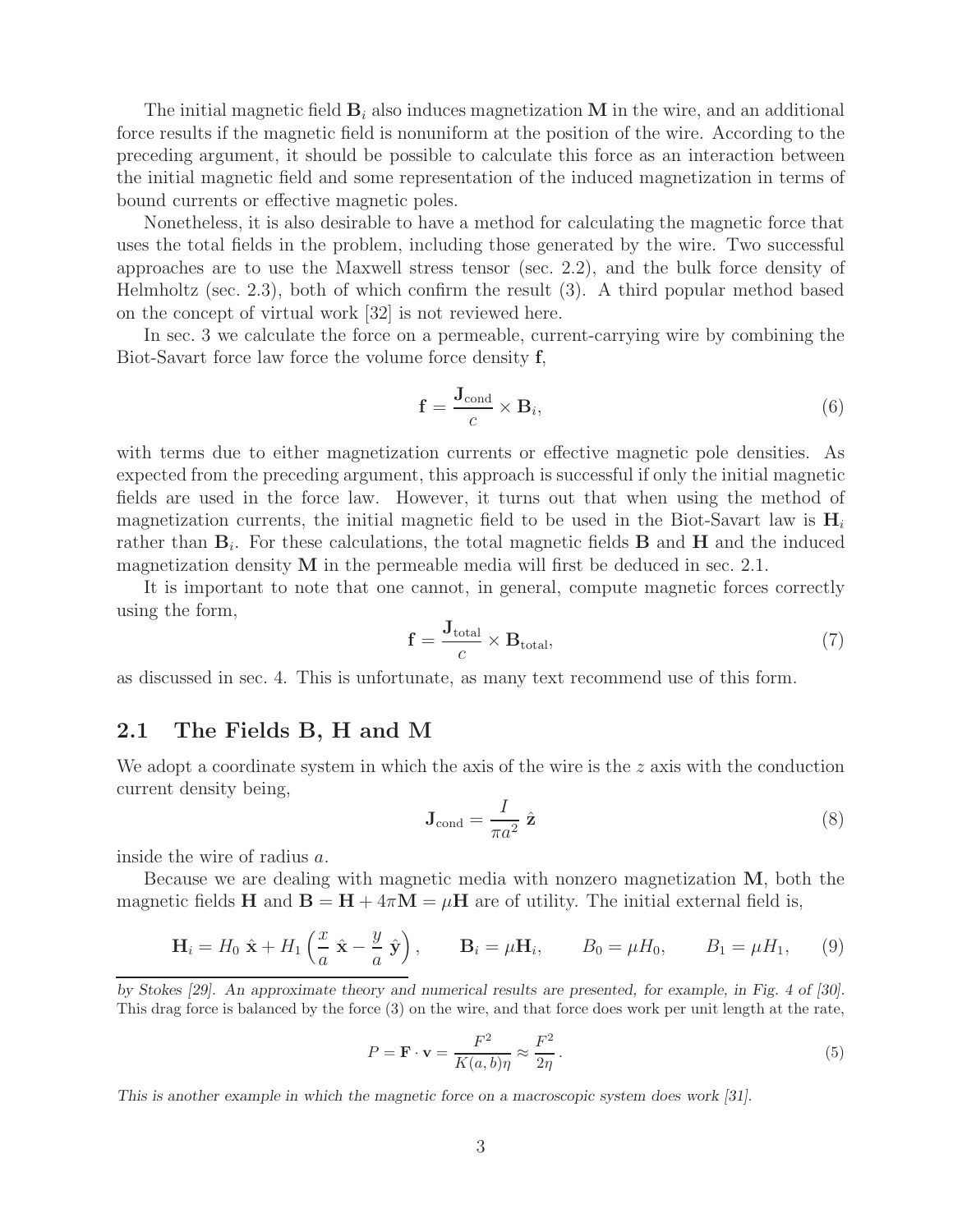where  $\mu$  is the permeability of the medium surrounding the wire. When the wire is placed into this medium, we expect a force in the  $+y$  direction according to the Biot-Savart law  $(6)$ , and a magnetization force in the  $+x$  direction due to the nonuniform field  $\mathbf{H}_i$  that increases with x.

In addition to the rectangular coordinate system  $(x, y, z)$ , we will work in a cylindrical coordinate system  $(r, \theta, z)$ . The usual transformation of the units vectors between these two coordinate systems are,

$$
\hat{\mathbf{x}} = \cos \theta \, \hat{\mathbf{r}} - \sin \theta \, \hat{\boldsymbol{\theta}}, \qquad \hat{\mathbf{y}} = \sin \theta \, \hat{\mathbf{r}} + \cos \theta \, \hat{\boldsymbol{\theta}}, \tag{10}
$$

and,

$$
\hat{\mathbf{r}} = \cos \theta \; \hat{\mathbf{x}} + \sin \theta \; \hat{\mathbf{y}}, \qquad \hat{\boldsymbol{\theta}} = -\sin \theta \; \hat{\mathbf{x}} + \cos \theta \; \hat{\mathbf{y}}. \tag{11}
$$

The current density (8) causes magnetic field  $H_{cond}$  according to Ampère's law,  $\nabla \times H =$  $(4\pi/c)\mathbf{J}_{\text{cond}},$ 

$$
\mathbf{H}_{\text{cond}} = \frac{2I}{c} \hat{\boldsymbol{\theta}} \begin{cases} \frac{r}{a^2} & (r < a), \\ \frac{1}{r} & (r > a). \end{cases} \tag{12}
$$

The part of the field **H** not due to  $J_{cond}$  we label as  $H_{ind}$  (for induced), which then obeys  $\nabla \times \mathbf{H}_{ind} = 0$ . Hence, we may deduce this part of the field as  $\mathbf{H}_{ind} = -\nabla \Phi_{ind}$  from a scalar potential  $\Phi_{\text{ind}}$  that obeys Laplace's equation,  $\nabla^2 \Phi_{\text{ind}} = 0$ .

The external field (9) can be regarded as due to the scalar potential,

$$
\Phi_i = -H_0 x - \frac{H_1}{2} \frac{x^2 - y^2}{a} = -H_0 r \cos \theta - \frac{H_1}{2} \frac{r^2}{a} \cos 2\theta.
$$
 (13)

The external field induces additional terms in the scalar potential that also vary as  $\cos \theta$  or  $\cos 2\theta$ , since these are two of the set of orthogonal functions in which the scalar potential  $\Phi_{\rm ind}(r,\theta)$  can be expanded. In particular, we can write,

$$
\Phi_{\rm ind} = \begin{cases}\n-H_0 r \cos \theta - \frac{H_1}{2} \frac{r^2}{a} \cos 2\theta + A_0 \frac{r}{a} \cos \theta + \frac{A_1}{2} \frac{r^2}{a^2} \cos 2\theta & (r < a), \\
-H_0 r \cos \theta - \frac{H_1}{2} \frac{r^2}{a} \cos 2\theta + A_0 \frac{a}{r} \cos \theta + \frac{A_1}{2} \frac{a^2}{r^2} \cos 2\theta & (r > a),\n\end{cases}
$$
\n(14)

which is continuous at  $r = a$ . The induced fields obey the additional matching condition that the radial component  $B_r = \mu H_r$  of the magnetic field is continuous at  $r = a$  (since  $\nabla \cdot \mathbf{B} = 0$ ). As we have different permeabilities  $\mu'$  for  $r < a$  and  $\mu$  for  $r > a$ , the condition is that,

$$
\mu \frac{\partial \Phi_{\text{ind}}(r = a^{+})}{\partial r} = \mu' \frac{\partial \Phi_{\text{ind}}(r = a^{-})}{\partial r},\tag{15}
$$

and hence,

$$
\mu \left( -H_0 \cos \theta - H_1 \cos 2\theta - \frac{A_0}{a} \cos \theta - \frac{A_1}{a} \cos 2\theta \right)
$$
  
= 
$$
\mu' \left( -H_0 \cos \theta - H_1 \cos 2\theta + \frac{A_0}{a} \cos \theta + \frac{A_1}{a} \cos 2\theta \right).
$$
 (16)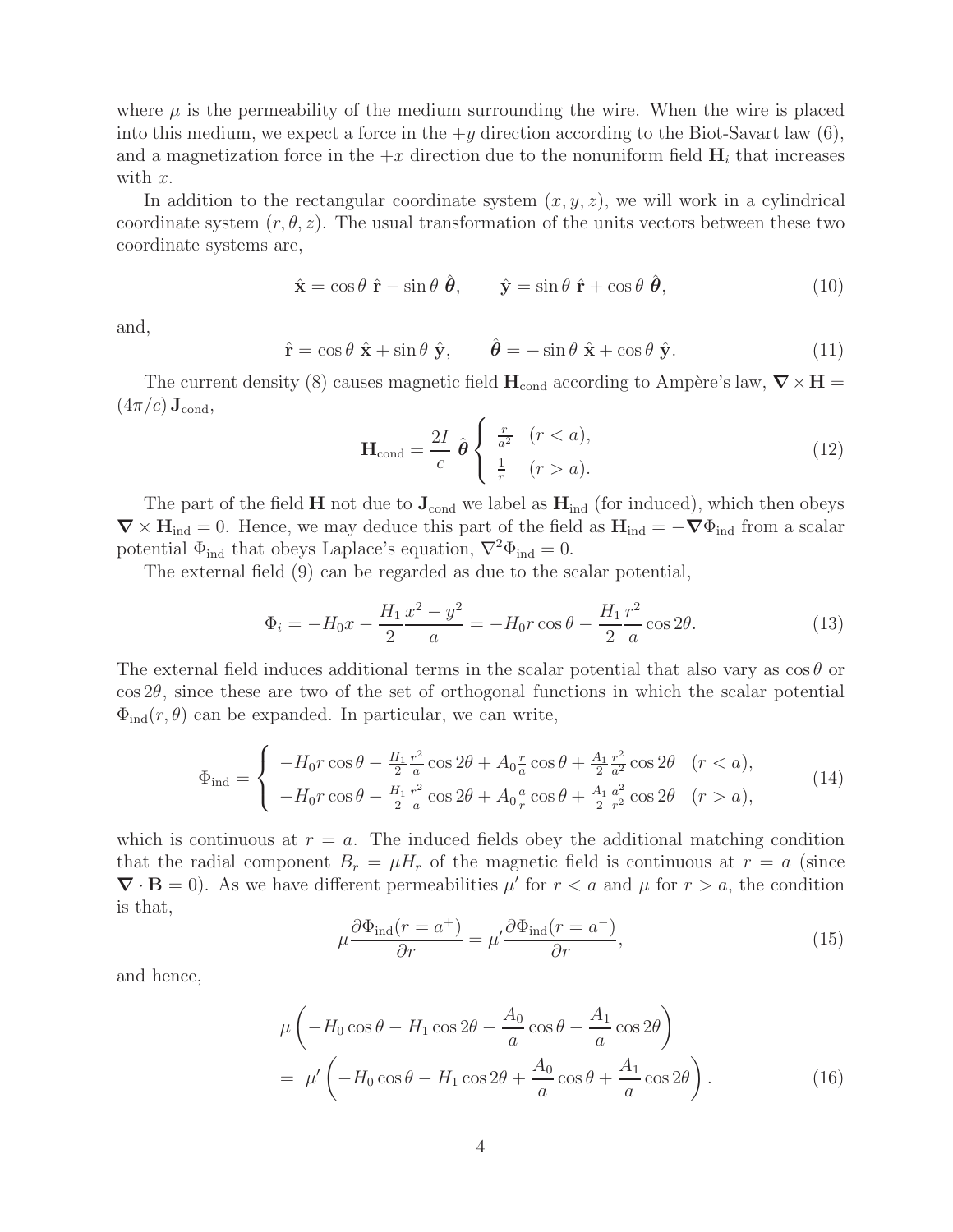The equality holds separately for the coefficients of the orthogonal functions  $\cos \theta$  and  $\cos 2\theta$ , so that,

$$
A_{0,1} = \frac{\mu' - \mu}{\mu' + \mu} a H_{0,1},\tag{17}
$$

$$
\Phi_{\rm ind} = \begin{cases}\n-\frac{2\mu}{\mu' + \mu} \left( H_0 r \cos \theta + \frac{H_1}{2} \frac{r^2}{a} \cos 2\theta \right) & (r < a), \\
-H_0 \left( r - \frac{\mu' - \mu}{\mu' + \mu} \frac{a^2}{r} \right) \cos \theta - \frac{H_1}{2} \left( \frac{r^2}{a} - \frac{\mu' - \mu}{\mu' + \mu} \frac{a^3}{r^2} \right) \cos 2\theta & (r > a),\n\end{cases}
$$
\n(18)

and,

$$
\mathbf{H}_{\text{ind}} = -\frac{\partial \Phi_{\text{ind}}}{\partial r} \hat{\mathbf{r}} - \frac{1}{r} \frac{\partial \Phi_{\text{ind}}}{\partial \theta} \hat{\boldsymbol{\theta}} \n= \begin{cases}\n\frac{2\mu}{\mu' + \mu} \left( H_0 \cos \theta + H_1 \frac{r}{a} \cos 2\theta \right) \hat{\mathbf{r}} - \frac{2\mu}{\mu' + \mu} \left( H_0 \sin \theta + H_1 \frac{r}{a} \sin 2\theta \right) \hat{\boldsymbol{\theta}} & (r < a), \\
\left[ H_0 \left( 1 + \frac{\mu' - \mu}{\mu' + \mu} \frac{a^2}{r^2} \right) \cos \theta + H_1 \left( \frac{r}{a} + \frac{\mu' - \mu}{\mu' + \mu} \frac{a^3}{r^3} \right) \cos 2\theta \right] \hat{\mathbf{r}} \\
- \left[ H_0 \left( 1 - \frac{\mu' - \mu}{\mu' + \mu} \frac{a^2}{r^2} \right) \sin \theta + H_1 \left( \frac{r}{a} - \frac{\mu' - \mu}{\mu' + \mu} \frac{a^3}{r^3} \right) \sin 2\theta \right] \hat{\boldsymbol{\theta}} & (r > a),\n\end{cases}
$$
\n
$$
= \begin{cases}\n\frac{2\mu}{\mu' + \mu} \left( H_0 + H_1 \frac{x}{a} \right) \hat{\mathbf{x}} - \frac{2\mu}{\mu' + \mu} H_1 \frac{y}{a} \hat{\mathbf{y}} & (r < a), \\
\left[ H_0 \left( 1 + \frac{\mu' - \mu}{\mu' + \mu} \frac{a^2}{r^2} \cos 2\theta \right) + H_1 \left( \frac{x}{a} + \frac{\mu' - \mu}{\mu' + \mu} \frac{a^3}{r^3} \cos 3\theta \right) \right] \hat{\mathbf{x}} & (19) \\
+ \left[ \frac{\mu' - \mu}{\mu' + \mu} H_0 \frac{a^2}{r^2} \sin 2\theta + H_1 \left( -\frac{y}{a} + \frac{\mu' - \mu}{\mu' + \mu} \frac{a^3}{r^3} \sin 3\theta \right) \right] \hat{\mathbf{y}} & (r >
$$

The total magnetic field is the sum of eqs. (12) and (19),

$$
\mathbf{H} = \begin{cases} \frac{2\mu}{\mu' + \mu} \left( H_0 \cos \theta + H_1 \frac{r}{a} \cos 2\theta \right) \hat{\mathbf{r}} + \left[ \frac{2Ir}{ca^2} - \frac{2\mu}{\mu' + \mu} \left( H_0 \sin \theta + H_1 \frac{r}{a} \sin 2\theta \right) \right] \hat{\boldsymbol{\theta}} & (r < a), \\ \left[ H_0 \left( 1 + \frac{\mu' - \mu}{\mu' + \mu} \frac{a^2}{r^2} \right) \cos \theta + H_1 \left( \frac{r}{a} + \frac{\mu' - \mu}{\mu' + \mu} \frac{a^3}{r^3} \right) \cos 2\theta \right] \hat{\mathbf{r}} \end{cases} \tag{20}
$$

$$
\begin{aligned}\n&\left[-\frac{2I}{cr} - H_0 \left(1 - \frac{\mu' - \mu}{\mu' + \mu} \frac{a^2}{r^2}\right) \sin \theta - H_1 \left(\frac{r}{a} - \frac{\mu' - \mu}{\mu' + \mu} \frac{a^3}{r^3}\right) \sin 2\theta\right] \hat{\theta} \qquad (r > a),\n\end{aligned}
$$
\n
$$
\left[\frac{2\mu}{\mu' + \mu} \left(H_0 + H_1 \frac{r}{a} \cos \theta\right) - \frac{2Ir}{ca^2} \sin \theta\right] \hat{\mathbf{x}} + \left(\frac{2Ir}{ca^2} \cos \theta - \frac{2\mu}{\mu' + \mu} H_1 \frac{r}{a} \sin \theta\right) \hat{\mathbf{y}} \quad (r < a),
$$

$$
= \begin{cases} \left[ \frac{\mu' + \mu}{\mu' + \mu} (H_0 + H_1 \frac{1}{a} \cos \theta) - \frac{1}{ca^2} \sin \theta \right] \mathbf{x} + \left( \frac{1}{ca^2} \cos \theta - \frac{1}{\mu' + \mu} H_1 \frac{1}{a} \sin \theta \right) \mathbf{y} & (r < a), \\ \left[ H_0 \left( 1 + \frac{\mu' - \mu}{\mu' + \mu} \frac{a^2}{r^2} \cos 2\theta \right) + H_1 \left( \frac{r}{a} \cos \theta + \frac{\mu' - \mu}{\mu' + \mu} \frac{a^3}{r^3} \cos 3\theta \right) - \frac{2I}{cr} \sin \theta \right] \mathbf{\hat{x}} & (21) \\ + \left[ \frac{\mu' - \mu}{\mu' + \mu} H_0 \frac{a^2}{r^2} \sin 2\theta + H_1 \left( -\frac{r}{a} \sin \theta + \frac{\mu' - \mu}{\mu' + \mu} \frac{a^3}{r^3} \sin 3\theta \right) + \frac{2I}{cr} \cos \theta \right] \mathbf{\hat{y}} & (r > a). \end{cases}
$$

Of course,

$$
\mathbf{B} = \begin{cases} \mu' \mathbf{H} & (r < a), \\ \mu \mathbf{H} & (r > a). \end{cases}
$$
 (22)

These forms obey the matching conditions that  $B_r$  and  $H_\theta$  are continuous at the boundary  $r = a$ . Similarly, the magnetization is given by,

$$
\mathbf{M} = \begin{cases} \frac{\mu'-1}{4\pi} \mathbf{H} & (r < a), \\ \frac{\mu-1}{4\pi} \mathbf{H} & (r > a). \end{cases}
$$
 (23)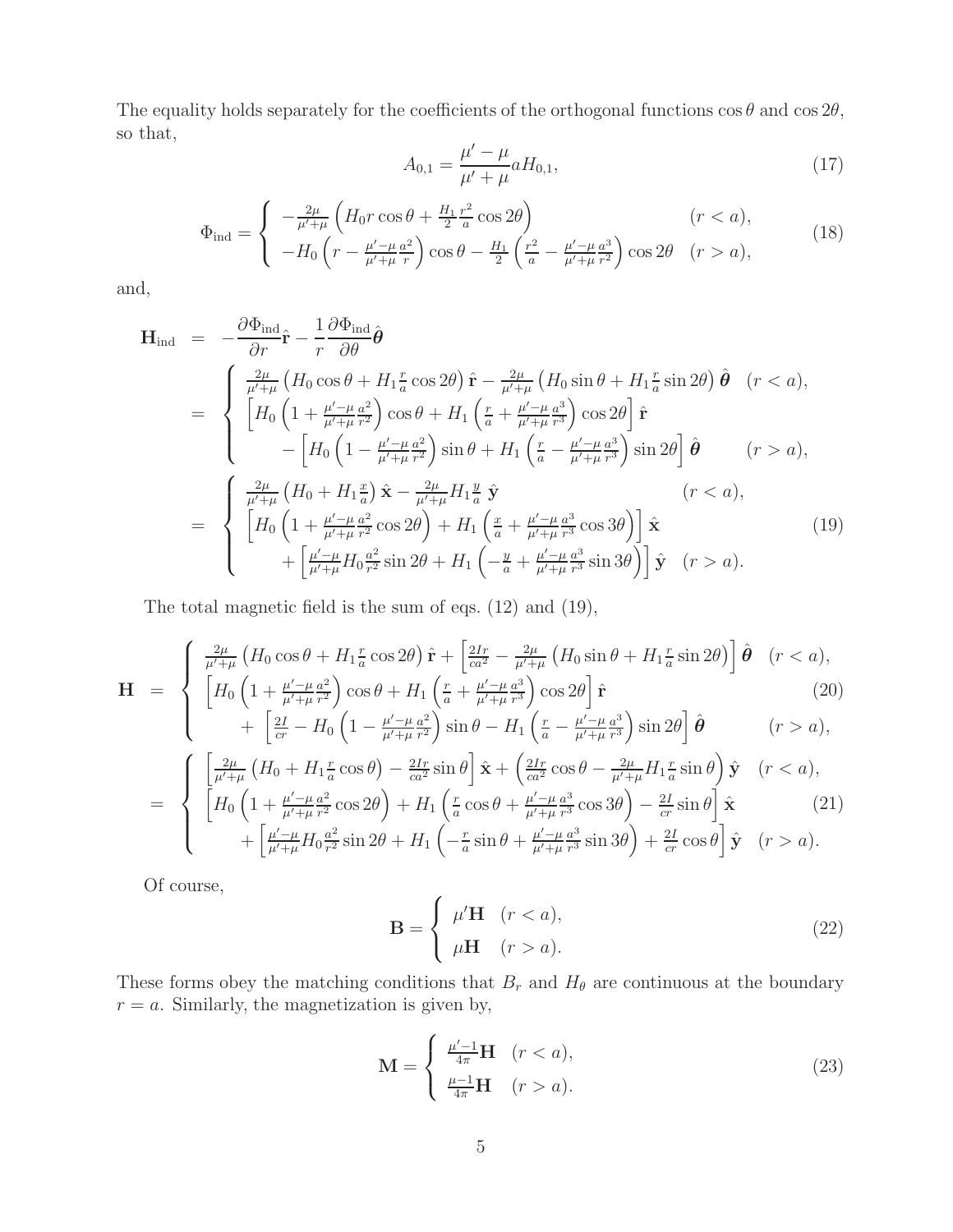### **2.2 Calculation of the Force via the Maxwell Stress Tensor**

We calculate the force on unit length of the wire by integrating the Maxwell stress tensor over a cylindrical surface of radius  $r > a$ , so that any effects at the surface  $r = a$  (both the outer surface of the wire at  $r = a^-$  and the inner surface of the liquid at  $r = a^+$ ) are included. The surface element at radius  $r$  is,

$$
d\mathbf{S} = r \, d\theta \, \hat{\mathbf{r}} = r \, d\theta \, (\cos\theta \, \hat{\mathbf{x}} + \sin\theta \, \hat{\mathbf{y}}). \tag{24}
$$

In rectangular coordinates, and for  $r > a$  where the permeability is  $\mu$ , the Maxwell stress tensor for the magnetic fields (ignoring magnetostriction) is,<sup>7</sup>

$$
T_{ij} = \frac{1}{4\pi} \left( B_i H_j - \frac{\delta_{ij}}{2} \mathbf{B} \cdot \mathbf{H} \right) = \frac{\mu}{4\pi} \left( H_i H_j - \frac{\delta_{ij}}{2} H^2 \right)
$$
(25)

We first calculate the  $x$  component of the force which is not expected to depend on the current I, so we drop terms in  $I^2$  and IH that would eventually integrate to zero. Then,

$$
F_x = \int (T_{xx} dS_x + T_{xy} dS_y) = \frac{\mu r}{8\pi} \int_0^{2\pi} (H_x^2 - H_y^2) \cos \theta d\theta + \frac{\mu r}{4\pi} \int_0^{2\pi} H_x H_y \sin \theta d\theta
$$
  
\n
$$
= \frac{\mu r}{8\pi} \int_0^{2\pi} \left\{ \left[ H_0 \left( 1 + \frac{\mu' - \mu a^2}{\mu' + \mu r^2} \cos 2\theta \right) + H_1 \left( \frac{r}{a} \cos \theta + \frac{\mu' - \mu a^3}{\mu' + \mu r^3} \cos 3\theta \right) \right]^2 - \left[ \frac{\mu' - \mu}{\mu' + \mu} H_0 \frac{a^2}{r^2} \sin 2\theta + H_1 \left( -\frac{r}{a} \sin \theta + \frac{\mu' - \mu a^3}{\mu' + \mu r^3} \sin 3\theta \right) \right]^2 \right\} \cos \theta d\theta
$$
  
\n
$$
+ \frac{\mu r}{4\pi} \int_0^{2\pi} \left[ H_0 \left( 1 + \frac{\mu' - \mu a^2}{\mu' + \mu r^2} \cos 2\theta \right) + H_1 \left( \frac{r}{a} \cos \theta + \frac{\mu' - \mu a^3}{\mu' + \mu r^3} \cos 3\theta \right) \right]
$$
  
\n
$$
= \frac{\mu r}{8\pi} \int_0^{2\pi} \left[ H_0^2 + 2H_0 H_1 \frac{r}{a} \cos \theta + H_1^2 \frac{r^2}{a^2} \cos^2 \theta \right.
$$
  
\n
$$
+ 2\frac{\mu' - \mu}{\mu' + \mu} \left( H_0 H_1 \frac{a}{r} \cos \theta + H_1^2 \frac{r^2}{a^2} \cos^2 \theta \right.
$$
  
\n
$$
+ 2\frac{\mu' - \mu}{\mu' + \mu} \left( H_0 H_1 \frac{a}{r} \cos \theta + (H_0^2 + H_1^2) \frac{a^2}{r^2} \cos 2\theta + H_0 H_1 \frac{a^3}{r^3} \cos 3\theta \right)
$$
  
\n
$$
+ \left( \frac{\mu' - \mu}{\mu' + \mu} \
$$

<sup>7</sup>This form differs slightly from that discussed by Maxwell in secs. 639-459 of his *Treatise* [25], and corresponds to the stress tensor for linear magnetic media, as apparently first deduced by Lorentz [33], starting from the (Lorentz) force density  $\mathbf{f} = \rho \mathbf{E} + \mathbf{J}/c \times \mathbf{B}$ .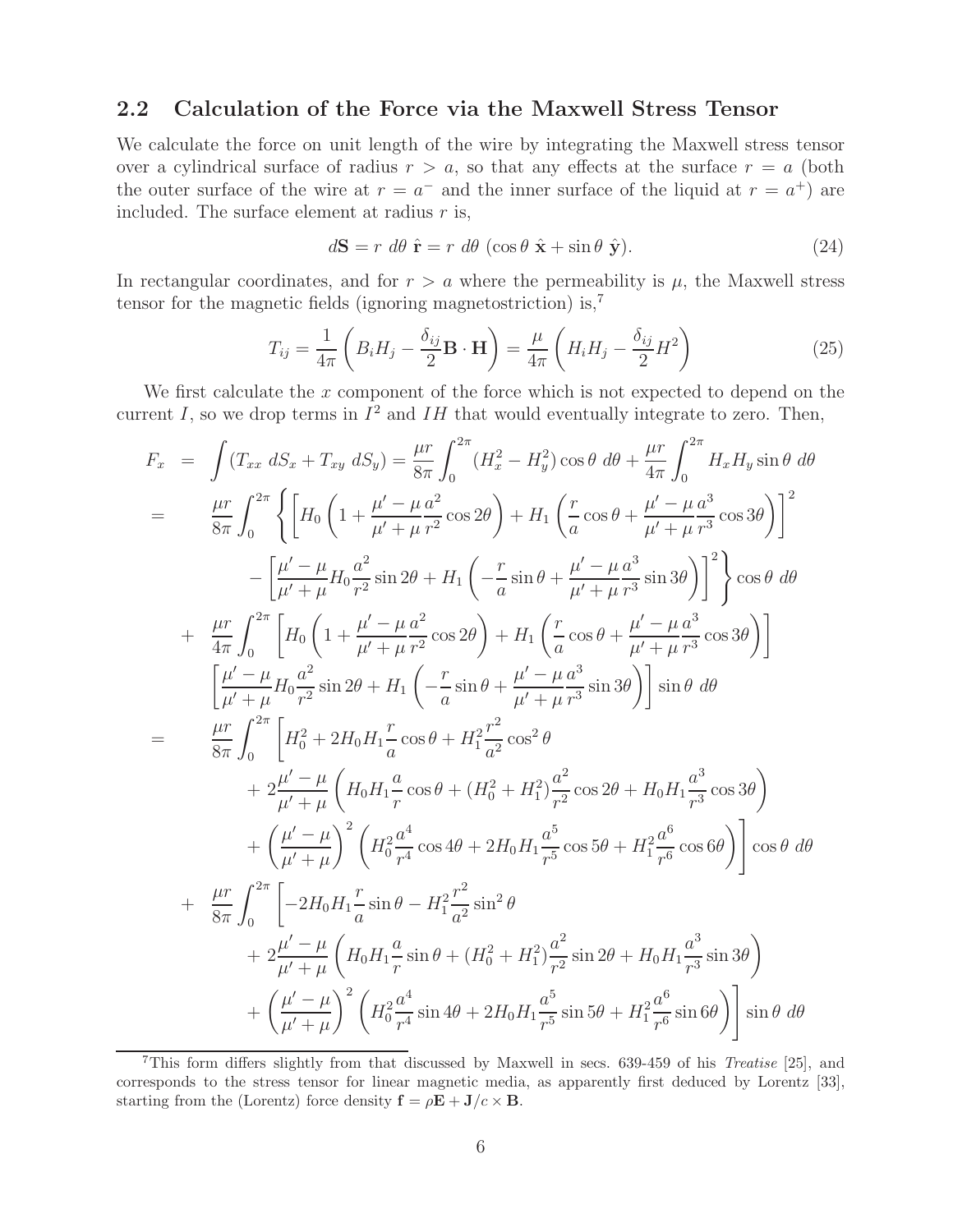$$
= \frac{\mu' - \mu}{\mu' + \mu} \frac{\mu H_0 H_1 a}{4\pi} \int_0^{2\pi} d\theta + \frac{\mu H_0 H_1 r^2}{4\pi a} \int_0^{2\pi} \cos 2\theta d\theta = \frac{\mu' - \mu}{\mu' + \mu} \frac{a B_0 H_1}{2}.
$$
 (26)

We now calculate the y component of the force, which is expected to exhibit the  $J \times B$ force (3) proportional to  $IH_0$ , so we drop terms in  $I^2$  and  $H^2$  that eventually would integrate to zero. Then,

$$
F_y = \int (T_{yx} dS_x + T_{yy} dS_y) = \frac{\mu r}{4\pi} \int_0^{2\pi} H_x H_y \cos\theta d\theta + \frac{\mu r}{8\pi} \int_0^{2\pi} (H_y^2 - H_x^2) \sin\theta d\theta
$$
  
\n
$$
= \frac{\mu r}{4\pi} \int_0^{2\pi} \left[ H_0 \left( 1 + \frac{\mu' - \mu}{\mu' + \mu} \frac{a^2}{r^2} \cos 2\theta \right) + H_1 \left( \frac{r}{a} \cos \theta + \frac{\mu' - \mu}{\mu' + \mu} \frac{a^3}{r^3} \cos 3\theta \right) - \frac{2I}{cr} \sin \theta \right] \cdot \left[ \frac{\mu' - \mu}{\mu' + \mu} H_0 \frac{a^2}{r^2} \sin 2\theta + H_1 \left( -\frac{r}{a} \sin \theta + \frac{\mu' - \mu}{\mu' + \mu} \frac{a^3}{r^3} \sin 3\theta \right) + \frac{2I}{cr} \cos \theta \right] \cos \theta d\theta
$$
  
\n
$$
+ \frac{\mu r}{8\pi} \int_0^{2\pi} \left\{ \left[ \frac{\mu' - \mu}{\mu' + \mu} H_0 \frac{a^2}{r^2} \sin 2\theta + H_1 \left( -\frac{r}{a} \sin \theta + \frac{\mu' - \mu}{\mu' + \mu} \frac{a^3}{r^3} \sin 3\theta \right) + \frac{2I}{cr} \cos \theta \right]^2 - \left[ H_0 \left( 1 + \frac{\mu' - \mu}{\mu' + \mu} \frac{a^2}{r^2} \cos 2\theta \right) + H_1 \left( \frac{r}{a} \cos \theta \frac{\mu' - \mu}{\mu' + \mu} \frac{a^3}{r^3} \cos 3\theta \right) - \frac{2I}{cr} \sin \theta \right]^2 \right\} \sin \theta d\theta
$$
  
\n
$$
- \frac{\mu I}{2\pi c} \int_0^{2\pi} \left[ H_0 \left( 1 + \frac{\mu' - \mu}{\mu' + \mu} \frac{a^2}{r^2} \cos 2\theta \right) \cos^2 \theta + \frac{\mu' - \mu}{\mu' + \mu} \frac{a^3}{r^3} \cos
$$

The force is independent of the choice of the radius r, so long as  $r > a$ , is independent of the permeability  $\mu'$  of the wire, and agrees with the simple expectation (3).

For the record, if we had integrated the stress tensor over a cylinder of radius  $r < a$ the result would be  $\mathbf{F} = 2\mu' I B_0 r^2 \hat{\mathbf{y}}/a^2(\mu' + \mu)$ . Since the limit of this as  $r \to a$  does not equal the result for  $r > a$ , we infer that there are important effects at the interface  $r = a$ . The permeable liquid is presumably contained in a tank of some characteristic radial scale  $b \gg a$ , at whose surface additional magnetization forces will arise. We consider these forces as distinct from those at the interface  $r = a$ , and that only the latter are part of the forces on the wire.

Equation (27) was deduced in a similar manner in ref. [1].

### **2.3 Calculation Using the Bulk Force Density**

An expression for a bulk force density **f** in magnetic media can be obtained by transformation of the surface integral of the stress tensor into a volume integral. See, for example, secs. 15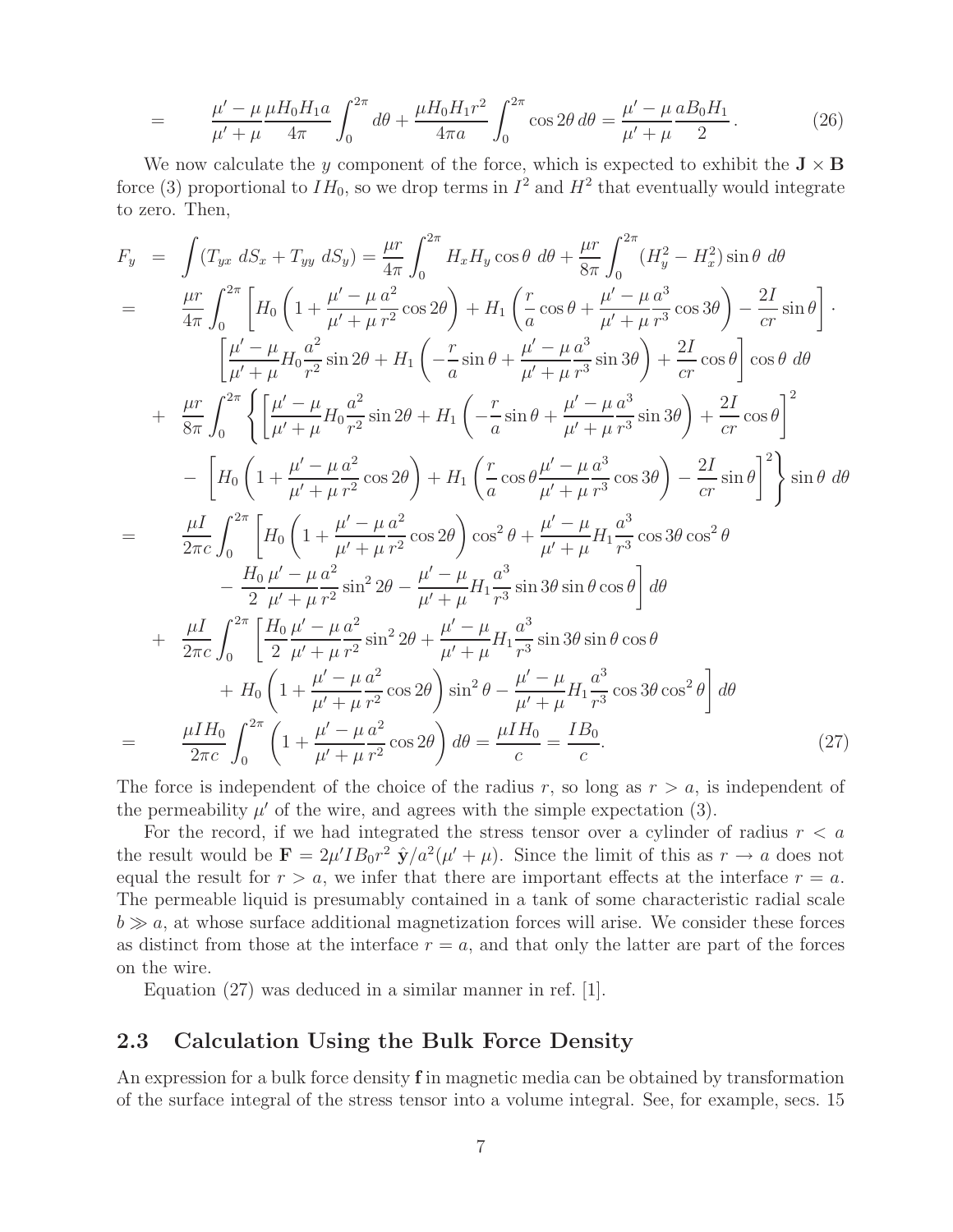and 35 of [18]. The result, again ignoring magnetostriction, is,

$$
\mathbf{f} = \frac{\mathbf{J}_{\text{cond}}}{c} \times \mathbf{B} - \frac{H^2}{8\pi} \nabla \mu,
$$
\n(28)

which is due to Helmholtz [34].

In the present problem,  $\nabla \mu = 0$  except across the surface  $r = a$  that separates the wire of permeability  $\mu'$  from the surrounding medium of permeability  $\mu$ . Hence, the  $\nabla \mu$  term of the volume integral of eq. (28) becomes a surface integral on the cylinder  $r = a$ . However, care is required in this procedure when  $H^2$  is not continuous across this surface. Recalling that the tangential component  $H_t$  and the normal component  $B_n = \mu H_n$  of the magnetic fields are continuous across a boundary, it is preferable to write  $H^2 = H_t^2 + H_n^2 = H_t^2 + B_n^2/\mu^2$ . Then,<sup>8</sup>

$$
\int H^2 \nabla \mu \ d\text{Vol} = \int \left( H_t^2 + \frac{B_n^2}{\mu^2} \right) \frac{\partial \mu}{\partial n} \hat{\mathbf{n}} \ dS = \int \left( H_t^2 \frac{\partial \mu}{\partial n} - B_n^2 \frac{\partial (1/\mu)}{\partial n} \right) \hat{\mathbf{n}} \ dS, \tag{29}
$$

and,

$$
\mathbf{F} = \int \mathbf{f} \ d\text{Vol} = \int \frac{\mathbf{J}_{\text{cond}}}{c} \times \mathbf{B} \ d\text{Vol} - \frac{\mu - \mu'}{8\pi} \int H_t^2 \ \hat{\mathbf{n}} \ dS + \frac{1}{8\pi} \left( \frac{1}{\mu} - \frac{1}{\mu'} \right) \int B_n^2 \ \hat{\mathbf{n}} \ dS. \tag{30}
$$

In contrast to the simple prescription given at the beginning of sec. 2, in this integral the magnetic field  $\bf{B}$  is the field on the current element  $\bf{J}_{cond}$  dVol from all sources, including those in element dVol. For the second and third terms of eq. (30) where  $\hat{\mathbf{n}} = \hat{\mathbf{r}}$ , we recall eq. (11) that for the x and y components we need only the parts of  $H^2_{\theta}$  and  $B^2_r$  that vary as  $\cos \theta$  and  $\sin \theta$ , respectively. From eq. (21) we find,

$$
H_{\theta}^{2} = 4B_{0}H_{1}\frac{\mu}{(\mu'+\mu)^{2}}\cos\theta - \frac{8}{\mu'+\mu}\frac{IB_{0}}{ca}\sin\theta + ..., \qquad (31)
$$

$$
B_r^2 = 4B_0 H_1 \frac{\mu \mu'^2}{(\mu' + \mu)^2} \cos \theta + \dots \tag{32}
$$

Thus,

$$
\mathbf{F} = \frac{1}{c} \int_0^a r \, dr \int_0^{2\pi} d\theta \, \frac{I}{\pi a^2} \, \hat{\mathbf{z}} \times
$$
\n
$$
\mu' \left\{ \left[ \frac{2}{\mu' + \mu} \left( B_0 + B_1 \frac{r}{a} \cos \theta \right) - \frac{2Ir}{ca^2} \sin \theta \right] \hat{\mathbf{x}} + \left( \frac{2Ir}{ca^2} \cos \theta - \frac{2}{\mu' + \mu} B_1 \frac{r}{a} \sin \theta \right) \hat{\mathbf{y}} \right\}
$$
\n
$$
- \frac{\mu - \mu'}{8\pi} \int_0^{2\pi} a \, d\theta \, \left( 4B_0 H_1 \frac{\mu}{(\mu' + \mu)^2} \cos \theta \right) \cos \theta \, \hat{\mathbf{x}}
$$
\n
$$
- \frac{\mu - \mu'}{8\pi} \int_0^{2\pi} a \, d\theta \, \left( -\frac{8}{\mu' + \mu} \frac{IB_0}{ca} \sin \theta \right) \sin \theta \, \hat{\mathbf{y}}
$$
\n
$$
+ \frac{\mu' - \mu}{8\pi \mu \mu'} \int_0^{2\pi} a \, d\theta \, \left( 4B_0 H_1 \frac{\mu \mu'^2}{(\mu' + \mu)^2} \cos \theta \right) \cos \theta \, \hat{\mathbf{x}}
$$

<sup>8</sup>Thanks to J. Castro for pointing out this trick. It appears in eq. (7-21) of [35] when evaluating the electric integral  $\int E^2 \nabla \epsilon dV$ ol, and in Ex. 13.5 of [36] for the magnetic case.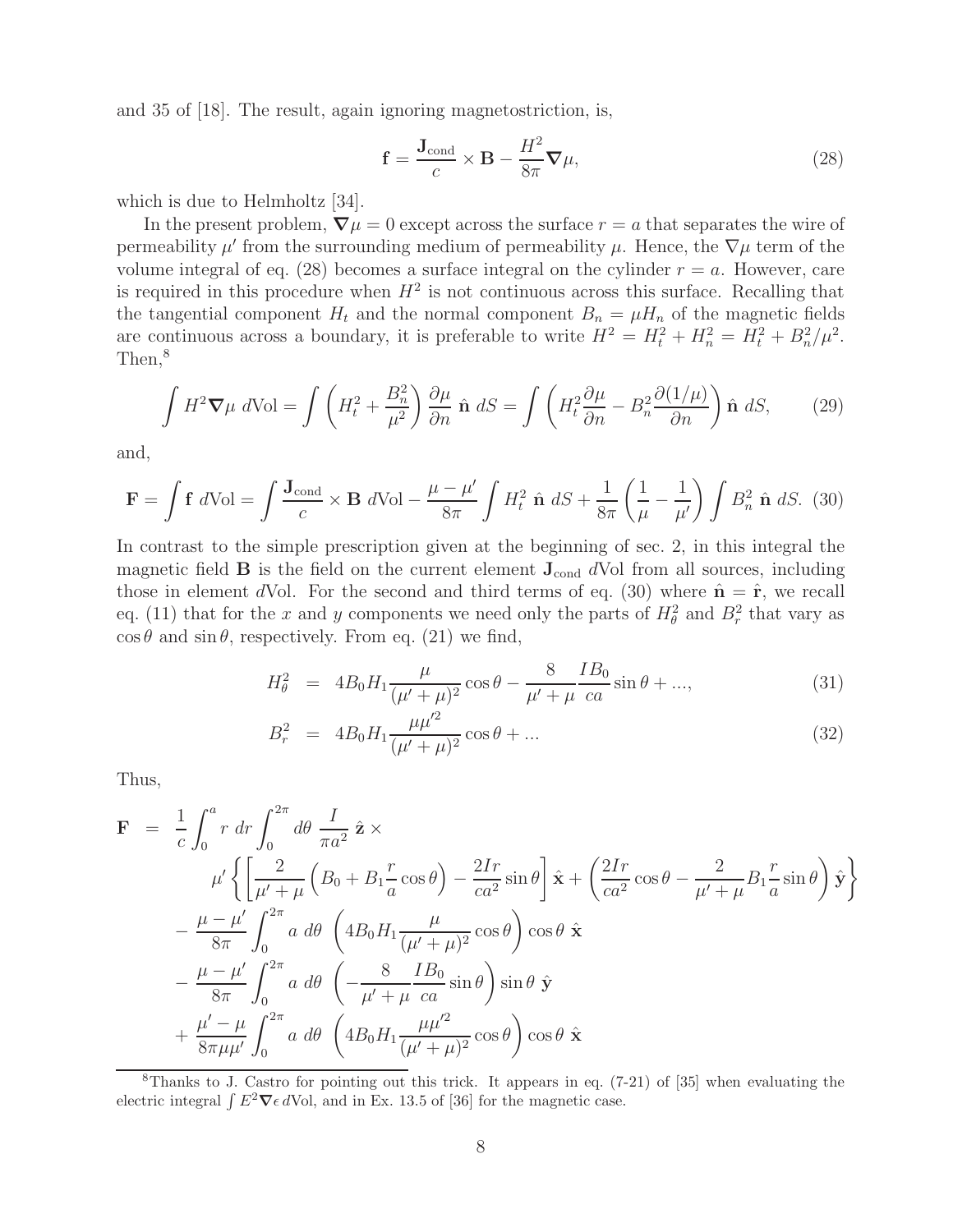$$
= \frac{2\mu'}{\mu' + \mu} \frac{IB_0}{c} \hat{\mathbf{y}} - (\mu - \mu') \frac{aB_0H_1}{2} \frac{\mu}{(\mu' + \mu)^2} \hat{\mathbf{x}} + \frac{\mu - \mu'}{\mu' + \mu} \frac{IB_0}{c} \hat{\mathbf{y}} - (\mu - \mu') \frac{aB_0H_1}{2} \frac{\mu'}{(\mu' + \mu)^2} \hat{\mathbf{x}}
$$
  
= 
$$
\frac{\mu' - \mu}{\mu' + \mu} \frac{aB_0H_1}{2} \hat{\mathbf{x}} + \frac{IB_0}{c} \hat{\mathbf{y}}.
$$
 (33)

This agrees with the calculation of the previous section via the stress tensor.

# **3 Use of Magnetization Currents or Effective Magnetic Poles**

We now take a different approach to the calculation of the force on the wire, whereby the effects due to magnetization are included via either the magnetization current density  $J_M = c \nabla \times M$  (and the associated surface current  $K_M = c \nabla \times \hat{\mathbf{n}}$ ) or via the effective pole density  $\rho_{M,eff} = -\nabla \cdot \mathbf{M}$  (and the associated surface pole density  $\sigma_{M,eff} = \mathbf{M} \cdot \hat{\mathbf{n}}$ ).<sup>9</sup> The wire is considered to consist of filaments along the  $z$  axis, and the total force is calculated as an integral over the force on the filaments in the spirit of the Biot-Savart force law.

The hope is that this approach would provide more intuitive explanations for the term  $-(H^2/8\pi)\nabla\mu$  in the bulk force expression (28). However, we achieve success only with prescriptions that differ in an important way from those advocated by Brown [11] on behalf of the Coulomb Committee.

#### **3.1 Calculation Using Magnetization Currents**

In the first version of this calculation, we include the so-called bound current density due to the bulk magnetization **M**,

$$
\mathbf{J}_M = c\mathbf{\nabla} \times \mathbf{M} = \frac{\mu' - 1}{4\pi/c} \mathbf{\nabla} \times \mathbf{H} = (\mu' - 1)\mathbf{J}_{\text{cond}},\tag{34}
$$

since the magnetic field **H** is related to the conduction current density  $J_{\text{cond}}$  by Ampère's law,  $\nabla \times \mathbf{H} = 4\pi \mathbf{J}_{\text{cond}}/c$  in magnetostatics. Thus, the total current in the interior of the wire is,

$$
\mathbf{J}_{\text{total}} = \mathbf{J}_M + \mathbf{J}_{\text{cond}} = \mu' \mathbf{J}_{\text{cond}}.\tag{35}
$$

The current density **J**total is the one that should be used in the microscopic version of Ampère's law  $\nabla \times \mathbf{B} = (4\pi/c)\mathbf{J}_{\text{total}}$ , which leads to  $\mathbf{B}(I) = 2\mu'Ir \hat{\boldsymbol{\theta}}/ca^2 = \mu'\mathbf{H}(I)$  inside the wire. Since eq. (35) by itself also implies that  $\mathbf{B}(I)=2\mu'I \hat{\boldsymbol{\theta}}/cr$  outside the wire, we see that in addition to the volume magnetization current density  $\mathbf{J}_M$ , there must be surface currents at  $r = a$ . On the outer surface of the wire the current density is given by,

$$
\mathbf{K}_M(r = a^-) = c \mathbf{M}(r = a^-) \times \hat{\mathbf{r}} = c \frac{\mu' - 1}{4\pi} H_\theta(r = a^-) \hat{\boldsymbol{\theta}} \times \hat{\mathbf{r}} \tag{36}
$$
\n
$$
= -\frac{\mu' - 1}{4\pi} \left[ \frac{2I}{a} - \frac{2\mu}{\mu' + \mu} c(H_0 \sin \theta + H_1 \sin 2\theta) \right] \hat{\mathbf{z}},
$$

<sup>&</sup>lt;sup>9</sup>The effective magnetic poles are a representation of effects of Ampèrian currents, and are distinct from possible "true" (Gilbertian) magnetic poles that apparently do not exist in Nature.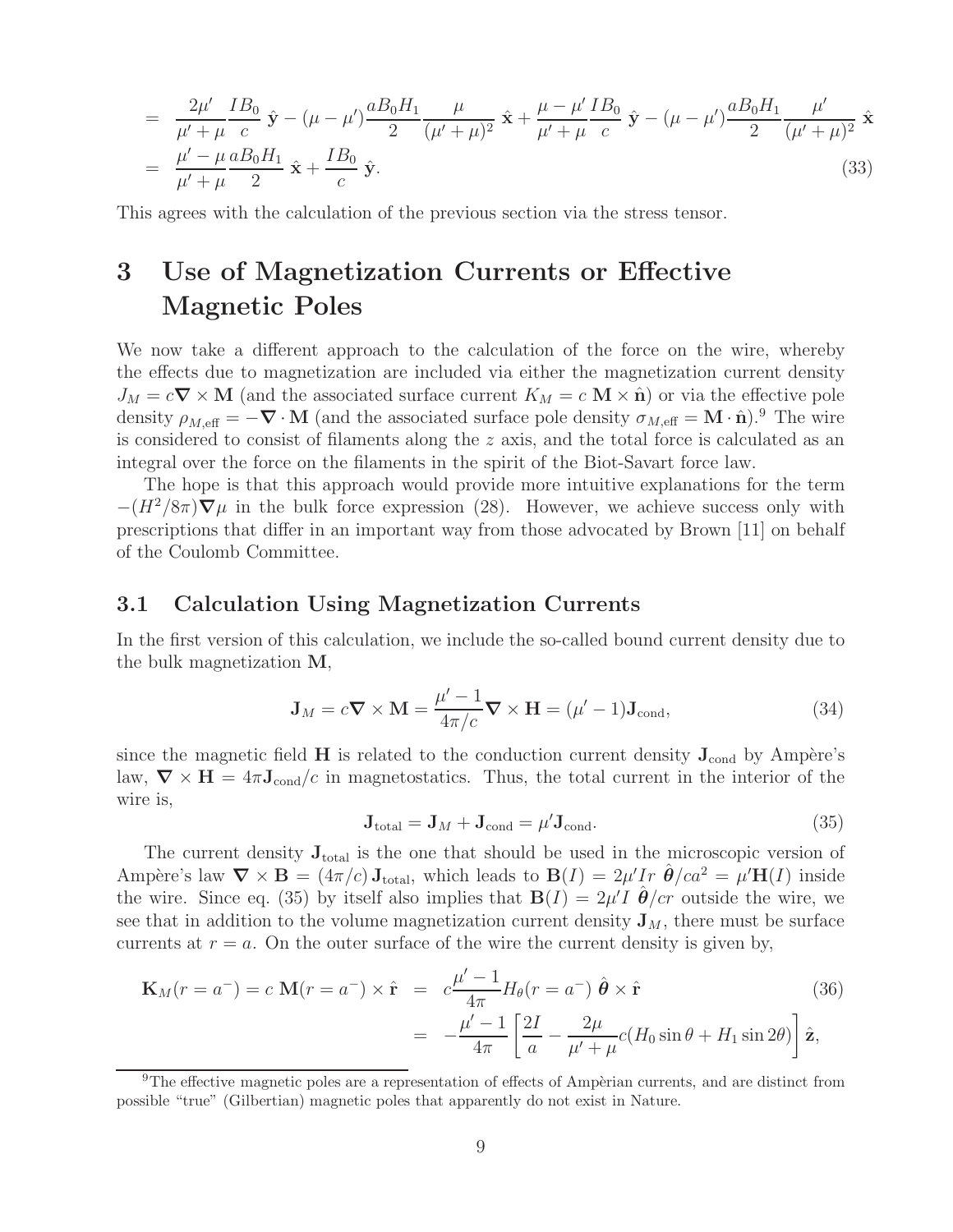while surface current density on the inner surface of the medium surrounding the wire is,

$$
\mathbf{K}_M(r=a^+) = c \mathbf{M}(r=a^+) \times (-\hat{\mathbf{r}}) = \frac{\mu-1}{4\pi} \left[ \frac{2I}{a} - \frac{2\mu}{\mu' + \mu} c(H_0 \sin \theta + H_1 \sin 2\theta) \right] \hat{\mathbf{z}}.
$$
 (37)

The total surface current density is thus,

$$
\mathbf{K}_M = \frac{\mu - \mu'}{4\pi} \left[ \frac{2I}{a} - \frac{2\mu}{\mu' + \mu} c(H_0 \sin \theta + H_1 \sin 2\theta) \right] \hat{\mathbf{z}}.
$$
 (38)

By adding the surface current (38) to the microscopic form of Ampère's law, we should be able to deduce that part of the magnetic field **B** not initially present. The first term of eq. (38) has no effect on **B** for  $r < a$ , while for  $r > a$  it adds a piece  $2(\mu - \mu')I/cr$ , so the total magnetic field outside the wire due to current I is  $B(I)=2\mu I \hat{\theta}/c\tau = \mu H(I)$ , as expected. The second term of eq. (38) contributes to the magnetic field both inside and outside the wire, and in principle provides an alternative method of calculating the fields summarized in eq. (19).

The force on a current-carrying filament is now to be calculated using an appropriate version of the Biot-Savart law. Having tried numerous possible variations, we only find agreement with eqs. (26) and (27) if the magnetic field we use is  $\mathbf{H}_i$  and not  $\mathbf{B}_i$ , where i means the initial fields before the wire was introduced into the permeable liquid. See sec. 3.3 for additional discussion. Apparently, this prescription was the one advocated by Lorentz [33]. However, Brown, in his eq.  $(1.3-4')$  of [11], advocated the use of the initial field  $\mathbf{B}_i$  (as also advocated in [37].)

It is also important to use the initial field as given by eq. (9), and not the field that would hold if a cylindrical cavity of radius a were introduced into the permeable liquid.

The magnetic force per unit length on the volume currents and surface currents is to be calculated as,

$$
\mathbf{F} = \frac{1}{c} \int \mathbf{J}_{\text{total}} \times \mathbf{H}_i \ d\text{Vol} + \frac{1}{c} \int \mathbf{K}_M \times \mathbf{H}_i (r = a) \ dS,
$$
 (39)

where  $J_{total}$  is given by eqs. (8) and (35), and the surface current  $K_M$  is given by eq. (38). Then,

$$
\mathbf{F} = \frac{1}{c} \int_0^a r \, dr \int_0^{2\pi} d\theta \, \frac{\mu'I}{\pi a^2} \, \hat{\mathbf{z}} \times \left[ \left( H_0 + H_1 \frac{r}{a} \cos \theta \right) \hat{\mathbf{x}} - H_1 \frac{r}{a} \sin \theta \hat{\mathbf{y}} \right] \n+ \frac{1}{c} \int_0^{2\pi} a \, d\theta \, \frac{\mu - \mu'}{4\pi} \left[ \frac{2I}{a} - \frac{2\mu}{\mu' + \mu} c (H_0 \sin \theta + H_1 \sin 2\theta) \right] \hat{\mathbf{z}} \times \n\left[ (H_0 + H_1 \cos \theta) \hat{\mathbf{x}} - H_1 \sin \theta \hat{\mathbf{y}} \right] \n= \mu' \frac{IH_0}{c} \hat{\mathbf{y}} + \mu \frac{\mu' - \mu}{\mu' + \mu} \frac{aH_0 H_1}{2} \hat{\mathbf{x}} + (\mu - \mu') \frac{IH_0}{c} \hat{\mathbf{y}} = \mu \frac{\mu' - \mu}{\mu' + \mu} \frac{aH_0 H_1}{2} \hat{\mathbf{x}} + \frac{\mu IH_0}{c} \hat{\mathbf{y}} \n= \frac{\mu' - \mu}{\mu' + \mu} \frac{aB_0 H_1}{2} \hat{\mathbf{x}} + \frac{IB_0}{c} \hat{\mathbf{y}},
$$
\n(40)

in agreement with eqs. (26) and (27). If we had used the field  $\mathbf{B}_i$ , the result would be  $\mu$ times the above.

*Another variant is to use only the surface current (36) on the wire and not that, eq. (37), on the inner surface of the surrounding medium, but this fails badly. See sec. 4 for a variant in which the total magnetic field is used, rather than the initial field.*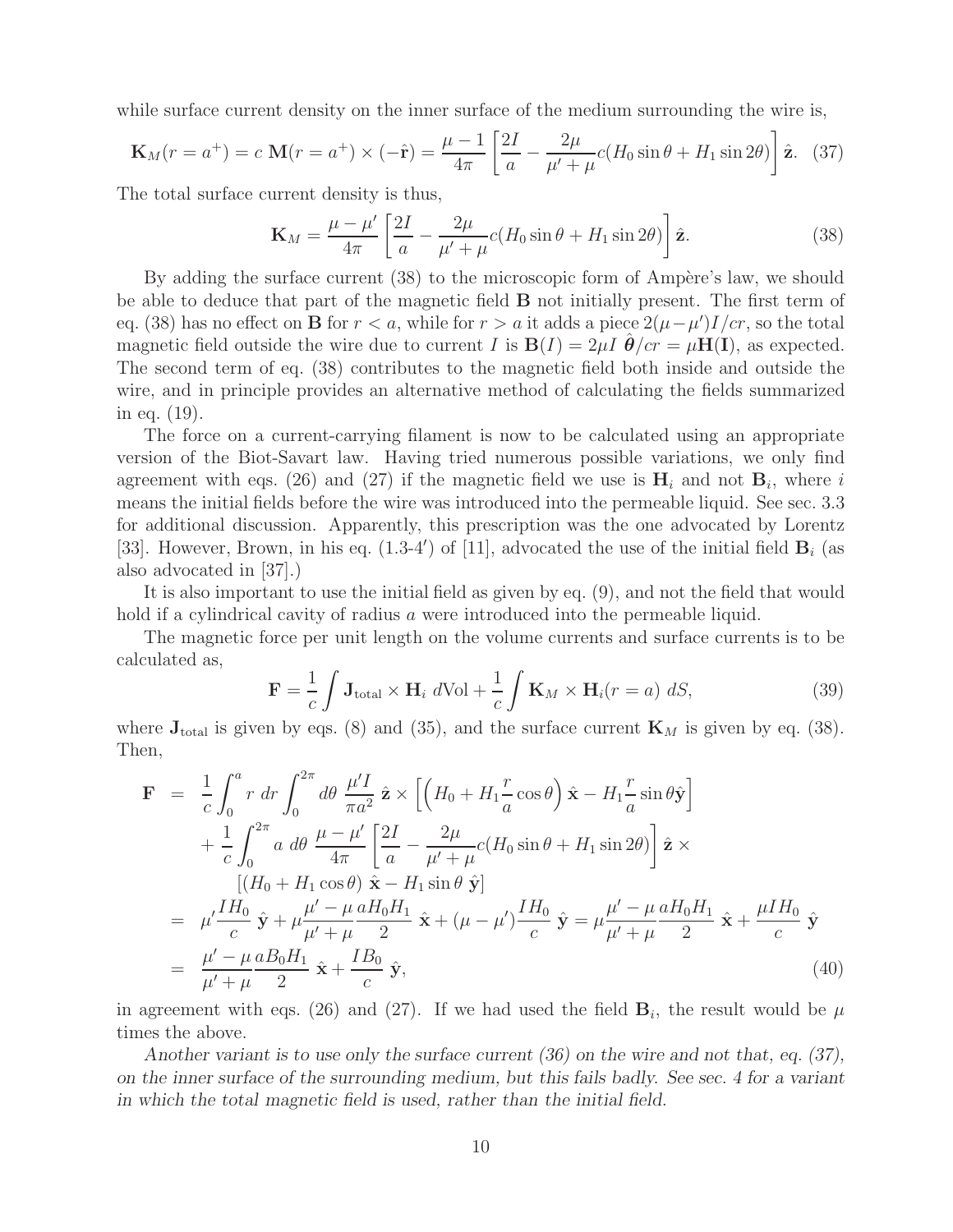#### **3.2 Calculation Using Effective Magnetic Poles**

The forces on the magnetization of the media might also considered as due to a density of effective magnetic poles, rather than being due to currents  $\mathbf{J}_M$  and  $\mathbf{K}_M$ . Some care is required to use this approach, since a true magnetic pole density  $\rho_M$  would imply  $\nabla \cdot \mathbf{B} =$  $4\pi \rho_M$ , and the bulk force density on these poles would be  $\mathbf{F} = \rho_M \mathbf{H}$ <sup>10</sup> However, in reality  $0 = \nabla \cdot \mathbf{B} = \nabla \cdot (\mathbf{H} + 4\pi \mathbf{M})$ , so we can write,

$$
\nabla \cdot \mathbf{H} = -4\pi \nabla \cdot \mathbf{M} = 4\pi \rho_{M,\text{eff}},\tag{41}
$$

and we identify  $\rho_{M,\text{eff}} = -\nabla \cdot \mathbf{M}$  as the volume density of effective magnetic poles. Inside linear magnetic media, such as those considered here,  $\mathbf{B} = \mu' \mathbf{H}$  and  $\mathbf{\nabla} \cdot \mathbf{B} = 0$  together imply that  $\rho_{M,\text{eff}} = 0$ . However, a surface density  $\sigma_{M,\text{eff}}$  of effective poles can exist on an interface between two media, and we see that Gauss' law for the field **H** implies that,

$$
\sigma_{M,\text{eff}} = \frac{(\mathbf{H}_2 - \mathbf{H}_1) \cdot \hat{\mathbf{n}}}{4\pi},\tag{42}
$$

where unit normal  $\hat{\bf{n}}$  points across the interface from medium 1 to medium 2. The surface pole density can also be written in terms of the magnetization  $\mathbf{M} = (\mathbf{B} - \mathbf{H})/4\pi$  as,

$$
\sigma_{M,\text{eff}} = (\mathbf{M}_1 - \mathbf{M}_2) \cdot \hat{\mathbf{n}},\tag{43}
$$

since  $\nabla \cdot \mathbf{B} = 0$  insures that the normal component of **B** is continuous at the interface.

In the present problem, the density of effective magnetic poles on the surface  $r = a$  is given by,

$$
\sigma_{M,\text{eff}} = \frac{H_r(r = a^+) - H_r(r = a^-)}{4\pi} = \frac{1}{2\pi} \frac{\mu' - \mu}{\mu' + \mu} (H_0 \cos \theta + H_1 \cos 2\theta). \tag{44}
$$

The force on the surface density of effective magnetic poles is,

$$
\mathbf{F} = \sigma_{M,\text{eff}} \mathbf{B}(r = a),\tag{45}
$$

noting that the effective (ampèrian) poles couple to **B** rather than to  $\mathbf{H}$ .<sup>11,12</sup>

 $10$ See [16] for additional discussion of true and effective magnetic charges.

<sup>11</sup>Poisson [38] worked exclusively with the magnetic field **H**, but realized that the effective force on a true (Gilbertian) magnetic pole p is not necessarily  $\mathbf{F} = p\mathbf{H}$  if the pole is at rest inside a bulk medium, which results in an altered force on the pole depending on the assumed shape of the surrounding cavity. W. Thomson (Lord Kelvin) noted in 1850 [39] that for a pole in a disk-shaped cavity with axis parallel to the magnetization **M** of the medium, the force would be  $\mathbf{F} = p(\mathbf{H} + 4\pi\mathbf{M})$ , and therefore he introduced the magnetic field  $\mathbf{B} = \mathbf{H} + 4\pi\mathbf{M}$  "according to the electromagnetic definition" (in Gaussian units). In sec. 400 of his *Treatise* [25], Maxwell follows Thomson in stating that the effective force on a true magnetic pole is usefully considered to be  $\mathbf{F} = p\mathbf{B}$  (Gaussian units). This convention for the effective force on a true (Gilbertian) magnetic pole is the same as the "true" force on an effective (Ampèrian) magnetic pole, which latter is the topic of the sec. 3.2 of this note.

<sup>&</sup>lt;sup>12</sup>We note that Brown in his eq. (1.3-3) of [11] recommends that the initial field  $\mathbf{H}_i$  be used rather than  $\mathbf{B}_i$  when using the method of effective magnetic poles. However, this would imply a force  $1/\mu$  times that of eq. (45).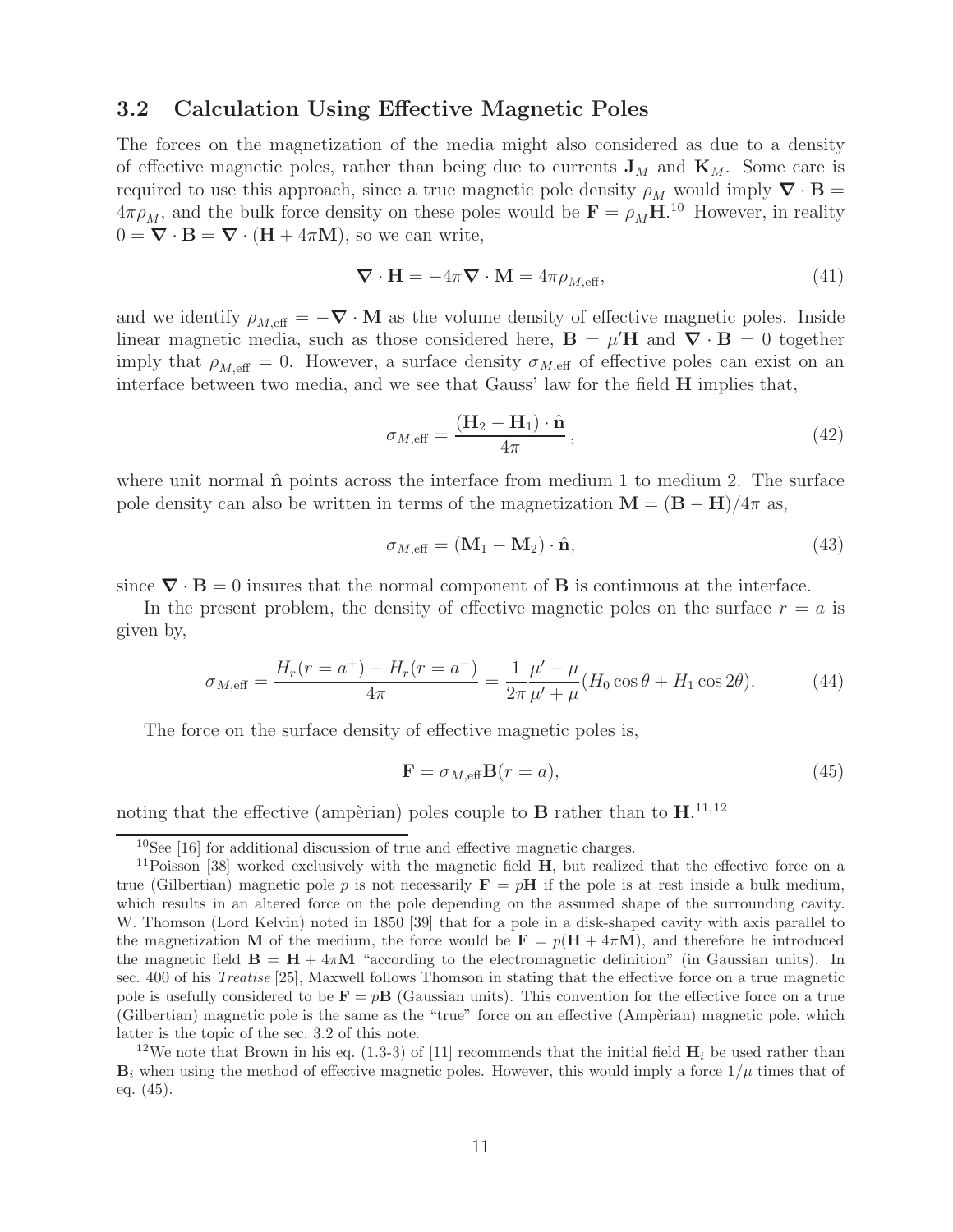The total force on the medium in this view is the sum of the force on the conduction current plus the force on the effective surface poles, where to avoid calculating a spurious force of the wire on itself we use the initial magnetic field  $\mathbf{B}_i$ ,

$$
\mathbf{F} = \frac{1}{c} \int \mathbf{J}_{\text{cond}} \times \mathbf{B}_i \ d\text{Vol} + \int \sigma_{M,\text{eff}} \mathbf{B}_i(r=a) \ dS. \tag{46}
$$

Then,

$$
\mathbf{F} = \frac{1}{c} \int_0^a r \, dr \int_0^{2\pi} d\theta \, \frac{I}{\pi a^2} \, \hat{\mathbf{z}} \times B_0 \, \hat{\mathbf{x}} \n+ \int_0^{2\pi} a \, d\theta \, \frac{1}{2\pi} \frac{\mu' - \mu}{\mu' + \mu} (H_0 \cos \theta + H_1 \cos 2\theta) \cdot [(B_0 + B_1 \cos \theta) \, \hat{\mathbf{x}} - B_1 \sin \theta \, \hat{\mathbf{y}}] \n= \frac{\mu' - \mu}{\mu' + \mu} \frac{aH_0 B_1}{2} \, \hat{\mathbf{x}} + \frac{IB_0}{c} \, \hat{\mathbf{y}},
$$
\n(47)

in agreement with eqs. (26) and (27), since  $H_0B_1 = B_0H_1$ .

#### **3.3 The Biot-Savart Force Law in a Permeable Medium**

The results of secs. 3.1 and 3.2 show that care is needed when using the Biot-Savart force law in permeable media. We review this issue by starting with the simpler case that the wire and the surrounding liquid both have the same permeability  $\mu \neq 1$ . Then, there is neither a surface current nor an effective pole density at the interface between the wire and the liquid. However, there remains the volume current density  $J_M = (\mu - 1)J_{cond}$ , so that the total current is still  $J_{total} = \mu J_{cond}$ . Since the force on the wire is correctly calculated via the force law,

$$
\mathbf{F} = \frac{1}{c} \int \mathbf{J}_{\text{cond}} \times \mathbf{B}_i \ d\text{Vol}, \tag{48}
$$

using the conduction current, we see that if we wish to use the total current we must write,

$$
\mathbf{F} = \frac{1}{c} \int \frac{\mathbf{J}_{\text{total}}}{\mu} \times \mathbf{B}_i \ d\text{Vol} = \frac{1}{c} \int \mathbf{J}_{\text{total}} \times \mathbf{H}_i \ d\text{Vol}.
$$
 (49)

The other aspect of the analysis of Biot and Savart is the calculation of the magnetic field from the current density. The microscopic version of Ampère's law,

$$
\nabla \times \mathbf{B} = \frac{4\pi}{c} \mathbf{J}_{\text{total}},\tag{50}
$$

corresponds to the prescription that,

$$
\mathbf{B} = \frac{1}{c} \int \frac{\mathbf{J}_{\text{total}} \times \hat{\mathbf{r}}}{r^2} d\text{Vol} = \frac{\mu}{c} \int \frac{\mathbf{J}_{\text{cond}} \times \hat{\mathbf{r}}}{r^2} d\text{Vol} = \mu \mathbf{H}.
$$
 (51)

Hence, the macroscopic version of Ampère's law,

$$
\nabla \times \mathbf{H} = \frac{4\pi}{c} \mathbf{J}_{\text{cond}},\tag{52}
$$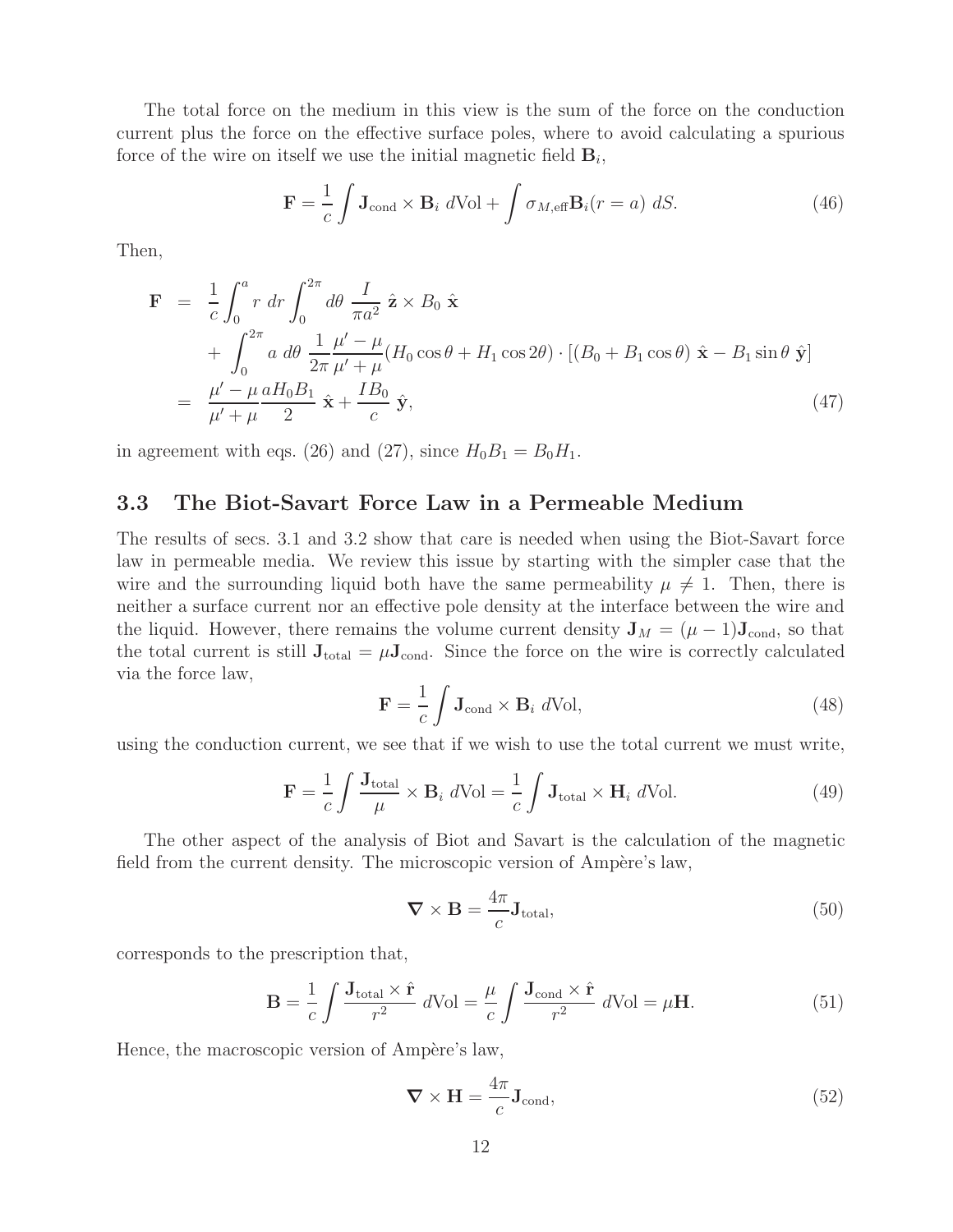corresponds to the prescription that,

$$
\mathbf{H} = \frac{1}{c} \int \frac{\mathbf{J}_{\text{cond}} \times \hat{\mathbf{r}}}{r^2} d\text{Vol},\tag{53}
$$

independent of the permeability.

The form of the eq. (2) for the force on circuit a due to circuit b supposing the wires and the surrounding media all have permeability  $\mu$  is therefore,

$$
\mathbf{F}_a = \frac{I_a}{c} \oint_a d\mathbf{l}_a \times \mathbf{B}_b = \mu \frac{I_a I_b}{c^2} \oint_a d\mathbf{l}_a \times \oint_b \frac{d\mathbf{l}_b \times \hat{\mathbf{r}}_{ab}}{r_{ab}^2},\tag{54}
$$

where  $I_a$  and  $I_b$  are the conduction currents in the circuits. We also see that eq. (54) holds even if the wires have permeabilities  $\mu_a$  and  $\mu_b$  that differ from the permeability  $\mu$  of the surrounding medium, since the magnetic field due to wire  $b$  at the position of wire  $a$  before wire a was introduced is given by  $\mathbf{B}_b = \mu \mathbf{H}_b$ , which depends on neither  $\mu_a$  nor  $\mu_b$ .

*An extensive bibliography on conceptual issues in magnetism is at [40].*

# **4 There is No General Macroscopic Version of the Lorentz Force Law Using Total Fields**

The Lorentz Force law for a moving electric charge  $q$  in microscopic electrodynamics has the well-known form,  $^{13}$ 

$$
\mathbf{F} = q\left(\mathbf{E} + \frac{\mathbf{v}}{c} \times \mathbf{B}\right) \qquad \text{(microscopic)}.
$$
 (55)

This suggests that in macroscopic electrodynamics the force density on charge and currents densities  $\rho$  and **J** might be written as,

$$
\mathbf{F} \stackrel{?}{=} \rho \mathbf{E} + \frac{\mathbf{J}}{c} \times \mathbf{B} \qquad \text{(macroscopic)},\tag{56}
$$

where here the total fields **E** and **B** are the macroscopic averages of the corresponding microscopic fields, and the charge and current densities might be either the "free" or "total",

$$
\rho_{\text{total}} = \rho_{\text{free}} + \rho_{\text{bound}} = \rho_{\text{free}} - \boldsymbol{\nabla} \cdot \mathbf{P}, \qquad \mathbf{J}_{\text{total}} = \mathbf{J}_{\text{free}} + \mathbf{J}_{\text{bound}} = \mathbf{J}_{\text{free}} + \frac{\partial \mathbf{P}}{\partial t} + c \boldsymbol{\nabla} \times \mathbf{M}. (57)
$$

However, the present example shows that the supposed macroscopic form (56) is not generally valid if the total fields **E** and **B** are used.<sup>14</sup>

 $13$ It is generally considered that Heaviside first gave the Lorentz force law (28) for electric charges in [42], but the key insight is already visible for the electric case in [41] (and for the magnetic case in [43]). Lorentz himself seems to have advocated the form  $q\mathbf{v} \times \mu_0\mathbf{H}$  in eq. (V), sec. 12 of [33]. See also eq. (23) of [44]. Maxwell gave a version of the Lorentz force law in eq. (10), Art. 599 of [25], where he wrote  $\mathbf{F}/q = \mathbf{v} \times \mathbf{B} - \nabla \phi - \partial \mathbf{A}/\partial t$ , but he made little use of this elsewhere.

<sup>&</sup>lt;sup>14</sup>Another example of the delicacy in the use of a macroscopic Lorentz force law concerns the torque on a magnetized object that is immersed in a permeable liquid, all in a magnetic field [45].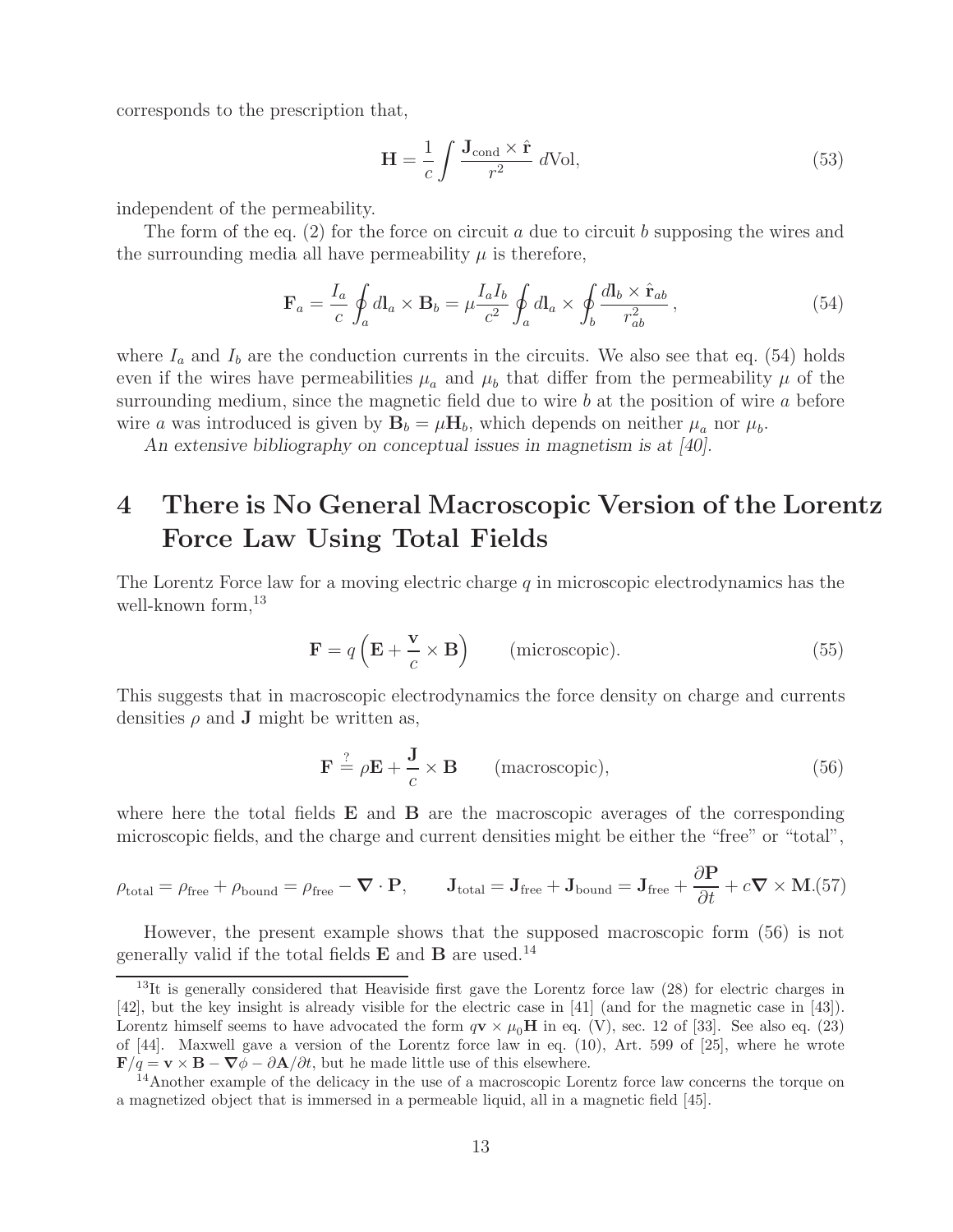To see this, it suffices to consider only the case where the external field, in the medium with relative permeability  $\mu$ , has the form,

$$
\mathbf{B}_i = B_0 \,\hat{\mathbf{x}} = \mu H_0 \,\hat{\mathbf{x}}.\tag{58}
$$

Then, from eq. (20) with  $B_0 = \mu H_0$  and  $H_1 = 0$  the total magnetic field inside the wire (of relative permeability  $\mu'$ ) is,

$$
\mathbf{B}_{\text{total}}(r < a) = \mu' \mathbf{H}_{\text{total}}(r < a) = \frac{2\mu'}{\mu' + \mu} B_0 \cos \theta \, \hat{\mathbf{r}} + \left(\frac{2\mu' Ir}{ca^2} - \frac{2\mu'}{\mu' + \mu} B_0 \sin \theta\right) \hat{\boldsymbol{\theta}}
$$
\n
$$
= \left(\frac{2\mu'}{\mu' + \mu} B_0 - \frac{2\mu' I y}{ca^2}\right) \hat{\mathbf{x}} + \frac{2\mu' I x}{ca^2} \hat{\mathbf{y}} = \frac{2\mu' Ir}{ca^2} \hat{\boldsymbol{\theta}} + \frac{2\mu'}{\mu' + \mu} B_0 \hat{\mathbf{x}}.\tag{59}
$$

Thus,

$$
\int_{r (60)
$$

Hence, the candidate macroscopic force law,

$$
\mathbf{F} \stackrel{?}{=} \rho_{\text{free}} \mathbf{E}_{\text{total}} + \frac{\mathbf{J}_{\text{free}}}{c} \times \mathbf{B}_{\text{total}} \qquad (\text{macroscopic}), \tag{61}
$$

is not valid for the present example if either  $\mu$  or  $\mu'$  differ from unity or from each other.

To consider the candidate macroscopic force law,

$$
\mathbf{F} \stackrel{?}{=} \rho_{\text{total}} \mathbf{E}_{\text{total}} + \frac{\mathbf{J}_{\text{total}}}{c} \times \mathbf{B}_{\text{total}} \qquad (\text{macroscopic}), \tag{62}
$$

we note that the magnetization inside the wire is given by,

$$
\mathbf{M}_{\text{wire}}(r < a) = \frac{\mu' - 1}{4\pi} \mathbf{H}_{\text{total}}(r < a) = \frac{\mu' - 1}{4\pi \mu'} \mathbf{B}_{\text{total}}(r < a)
$$
\n
$$
= \frac{\mu' - 1}{2\pi} \left[ \frac{B_0 \cos \theta}{\mu' + \mu} \hat{\mathbf{r}} + \left( \frac{Ir}{ca^2} - \frac{B_0 \sin \theta}{\mu' + \mu} \right) \hat{\boldsymbol{\theta}} \right],\tag{63}
$$

and since  $\nabla \times \mathbf{B}_i = 0$  inside the wire the bound current density associated with the wire is,

$$
\mathbf{J}_{\text{bound}}(r < a) = c \nabla \times \mathbf{M} = \frac{\mu' - 1}{\pi a^2} I \hat{\mathbf{z}}, \quad \text{so} \quad \mathbf{J}_{\text{total}} = \mathbf{J}_{\text{free}} + \mathbf{J}_{\text{bound}} = \frac{\mu' I}{\pi a^2} \hat{\mathbf{z}} = \mu' \mathbf{J}_{\text{free}}. \tag{64}
$$

In addition, there is a bound current density on the surface of the wire,  $^{15}$  as in eq. (36) with  $H_1 = 0,$ 

$$
\mathbf{K}_{\text{bound}}(r = a^{-}) = c\mathbf{M}(r = a^{-}) \times \hat{\mathbf{r}} = \frac{\mu' - 1}{2\pi} \left( \frac{cB_0 \sin \theta}{\mu' + \mu} - \frac{I}{a} \right) \hat{\mathbf{z}}.
$$
 (65)

When evaluating the force on the surface current  $\mathbf{K}_{\text{bound}}$  we should not use the magnetic field  $\mathbf{B}_{\text{total}}(r = a^{-})$ , since in the microscopic view the magnetic field varies continuously

<sup>&</sup>lt;sup>15</sup>There is also a bound surface current density on the inner surface of the medium at  $r > a$ .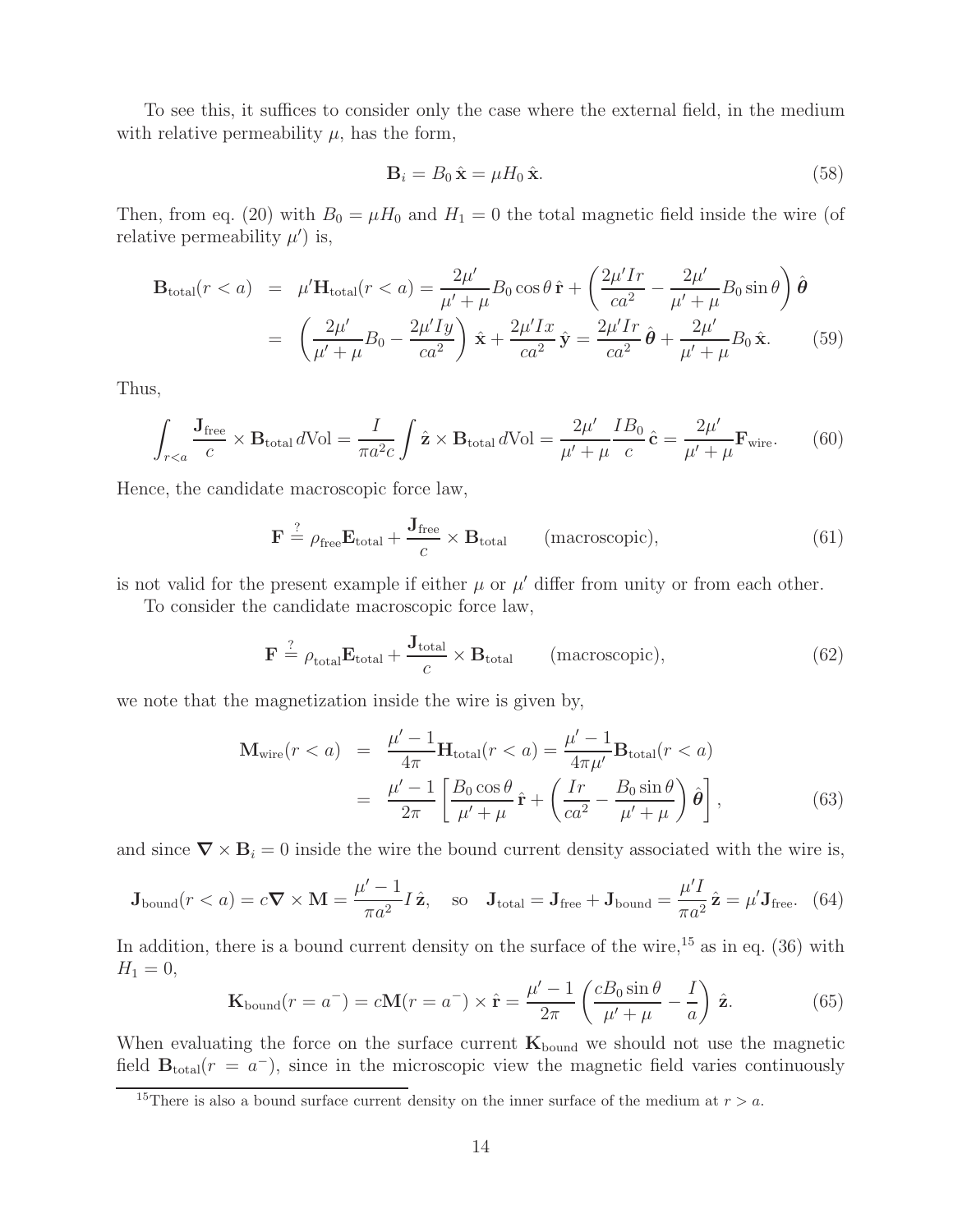(and approximately linearly) with  $r$  across the surface current layer, which has a small but finite thickness. Considering a loop in a plane of constant  $z$ , with azimuthal length  $dl$  and infinitesimal thickness in r from  $r = a^-$  to  $r = a$ , which surrounds an element of the surface current on the wire, we have that,

$$
\frac{4\pi}{c} \int \mathbf{K}_{\text{bound}}(r = a^{-}) \cdot d\mathbf{Area} = \frac{4\pi}{c} K_{\text{bound}}(r = a^{-}) dl
$$
\n
$$
= \oint \mathbf{B}_{\text{total}} \cdot d\mathbf{l} = [B_{\theta, \text{total}}(r = a) - B_{\theta, \text{total}}(r = a^{-})] dl,
$$
\n(66)

such that,

$$
B_{\theta, \text{total}}(r=a) = B_{\theta, \text{total}}(r=a^{-}) + \frac{4\pi}{c} K_{\text{bound}}(r=a^{-}).
$$
\n(67)

Of course,  $B_{r,\text{total}}(r = a) = B_{r,\text{total}}(r = a^{-})$ , so the effective magnetic field which acts on the surface current is,

$$
\mathbf{B}_{\text{total,eff}}(r = a^{-}) = \frac{\mathbf{B}_{\text{total}}(r = a^{-}) + \mathbf{B}_{\text{total}}(r = a)}{2} = \mathbf{B}_{\text{total}}(r = a^{-}) + \frac{2\pi}{c} K_{\text{bound}}(r = a^{-}) \boldsymbol{\theta}
$$

$$
= \frac{2\mu' B_{0}}{\mu' + \mu} \hat{\mathbf{x}} + \left[ \frac{2\mu' I}{ca} + (\mu' - 1) \left( \frac{B_{0} \sin \theta}{\mu' + \mu} - \frac{I}{ca} \right) \right] \boldsymbol{\theta}
$$

$$
= \frac{2\mu' B_{0}}{\mu' + \mu} \hat{\mathbf{x}} + \left( \frac{(\mu' + 1)I}{ca} + \frac{(\mu' - 1)B_{0} \sin \theta}{\mu' + \mu} \right) \boldsymbol{\theta}. \tag{68}
$$

Then, the candidate force on the total currents at  $r < a$  is,

$$
\int_{r\n
$$
= \int_{r\n
$$
= \frac{2\mu'^2}{\mu' + \mu} \frac{IB_0 \hat{\mathbf{y}}}{c} - \frac{2\mu'^2 - \mu' - 1}{\mu' + \mu} \frac{IB_0 \hat{\mathbf{y}}}{c} = \frac{\mu' + 1}{\mu' + \mu} \frac{IB_0 \hat{\mathbf{y}}}{c},\tag{69}
$$
$$
$$

recalling eq. (60).

It is also reasonable to suppose that the total current should include the surface current at  $r = a^+$  on the inner surface of the permeable liquid that surrounds the wire. From eq. (37) with  $H_1 = 0$ ,

$$
\mathbf{K}_{\text{bound}}(r = a^+) = c \mathbf{M}(r = a^+) \times (-\hat{\mathbf{r}}) = \frac{\mu - 1}{2\pi} \left[ \frac{I}{a} - \frac{cB_0 \sin \theta}{\mu' + \mu} \right] \hat{\mathbf{z}}.
$$
 (70)

An argument similar to that which led to eq. (67) indicates that,

$$
B_{\theta, \text{total}}(r=a) = B_{\theta, \text{total}}(r=a^+) - \frac{4\pi}{c} K_{\text{bound}}(r=a^+). \tag{71}
$$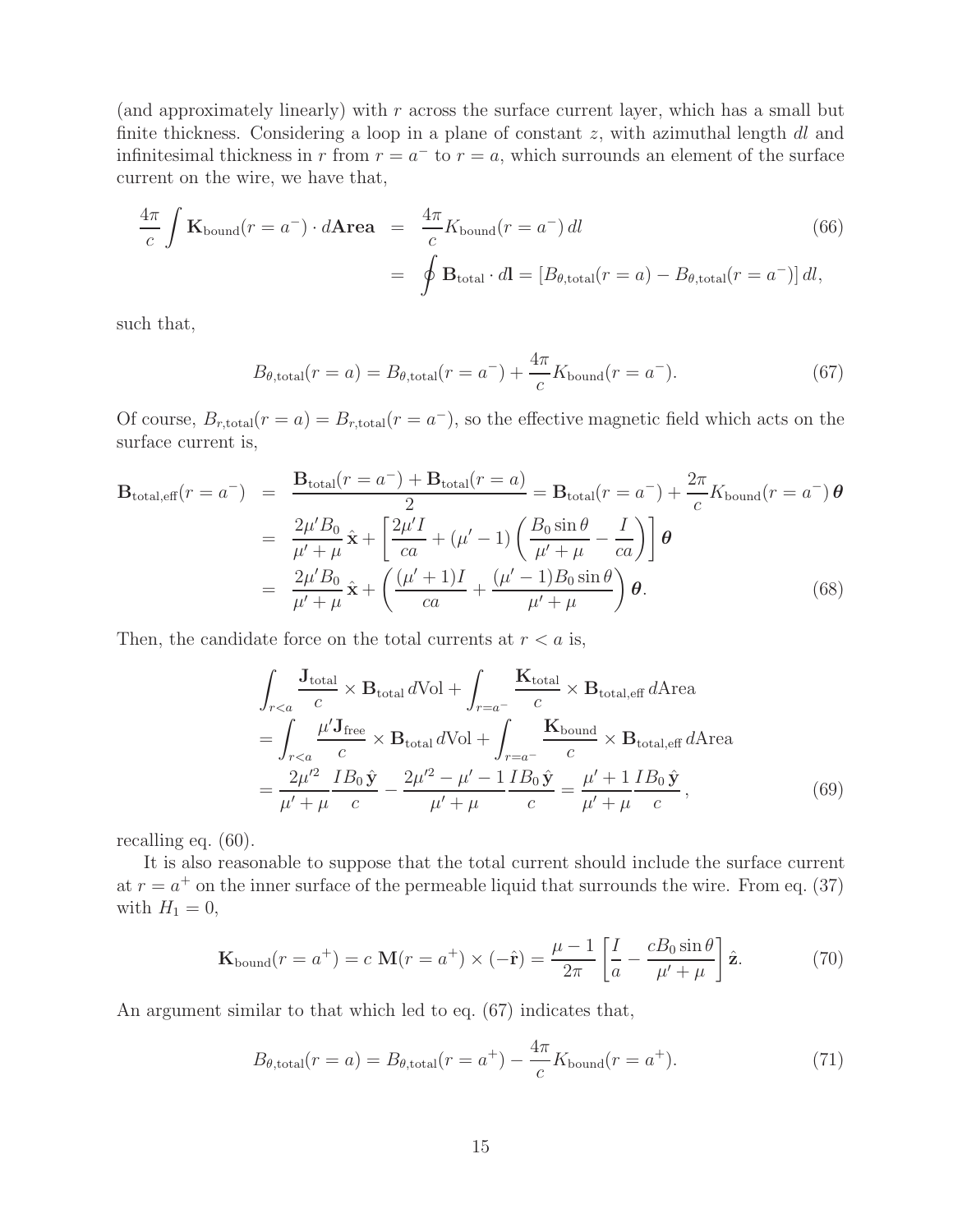Of course,  $B_{r,\text{total}}(r = a) = B_{r,\text{total}}(r = a^{-})$ , so the effective magnetic field which acts on the surface current is,

$$
\mathbf{B}_{\text{total,eff}}(r = a^{+}) = \frac{\mathbf{B}_{\text{total}}(r = a^{+}) + \mathbf{B}_{\text{total}}(r = a)}{2}
$$
  
=  $\mathbf{B}_{\text{total}}(r = a^{+}) - \frac{2\pi}{c} K_{\text{bound}}(r = a^{+}) \boldsymbol{\theta},$  (72)  

$$
B_{\text{total,eff},x}(r = a^{+}) = B_{0} \left( 1 + \frac{\mu' - \mu}{\mu' + \mu} \cos 2\theta \right) - \left[ \frac{(\mu + 1)I}{ca} + \frac{(\mu - 1)B_{0} \sin \theta}{\mu' + \mu} \right] \sin \theta.
$$

The force on the surface current  $\mathbf{K}_{\text{bound}}(r = a^+)$  has only a y-component, given by,

$$
\int_{r=a^{+}} \frac{\mathbf{K}_{\text{total}}}{c} \times \mathbf{B}_{\text{total,eff}} d\text{Area}\Big|_{y} = a \int_{r=a^{+}} \frac{K_{\text{bound}}(r=a^{+})}{c} B_{\text{total,eff},x}(r+a^{+}) d\theta
$$
\n
$$
= (\mu - 1) \left(1 + \frac{1}{\mu' + \mu}\right) \frac{IB_{0}}{c}.
$$
\n(73)

Adding this to the result of eq. (69), the candidate force on the total current is,

$$
\frac{\mu I B_0}{c} \hat{\mathbf{y}}.\tag{74}
$$

Hence, the candidate form (62) is also not valid for the present example if  $\mu$  differs from unity. $16,17$ 

*We have seen in previous sections that the magnetic force on a wire of relative perme* $a$ *bility*  $\mu'$  can be written as,

$$
\mathbf{F} = \int \frac{\mathbf{J}_{\text{free}}}{c} \times \mathbf{B}_i \, d\text{Vol} = \int \frac{\mathbf{J}_{\text{total}}}{c} \times \mathbf{H}_i \, d\text{Vol},\tag{75}
$$

where  $\mathbf{B}_i = \mu' \mathbf{H}_i$  are the fields that would exist at the location of the wire in its absence. It *is clear from the results in this section that the force on such a wire cannot be written as,*

$$
\int \frac{\mathbf{J}_{\text{free}}}{c} \times \mathbf{H}_{\text{total}} d\text{Vol}, \quad \text{nor as} \quad \int \frac{\mathbf{J}_{\text{total}}}{c} \times \mathbf{H}_{\text{total}} d\text{Vol}, \quad \text{nor as} \quad \int \frac{\mathbf{J}_{\text{free}}}{c} \times \mathbf{H}_{i} d\text{Vol},
$$
\n
$$
\text{nor as} \quad \int \frac{\mathbf{J}_{\text{free}}}{c} \times \mathbf{B}_{\text{total}} d\text{Vol}, \quad \text{nor as} \quad \int \frac{\mathbf{J}_{\text{total}}}{c} \times \mathbf{B}_{i} d\text{Vol}. \quad (76)
$$

<sup>&</sup>lt;sup>16</sup>If the medium surrounding the wire has unit relative permeability,  $\mu = 1$ , then the form (62) is still valid. This has given validation to that form for the unwary, as in [5] and prob. 13.14 of [36]. This reinforces the theme of [3] that one must consider examples with two different, nonunit relative permeabilities to confront the full subtlety of magnetic force calculations.

<sup>&</sup>lt;sup>17</sup>The Einstein-Laub force density [5] appears to be derived from the force law (62) according to Appendix B of [46], and hence is not valid in general.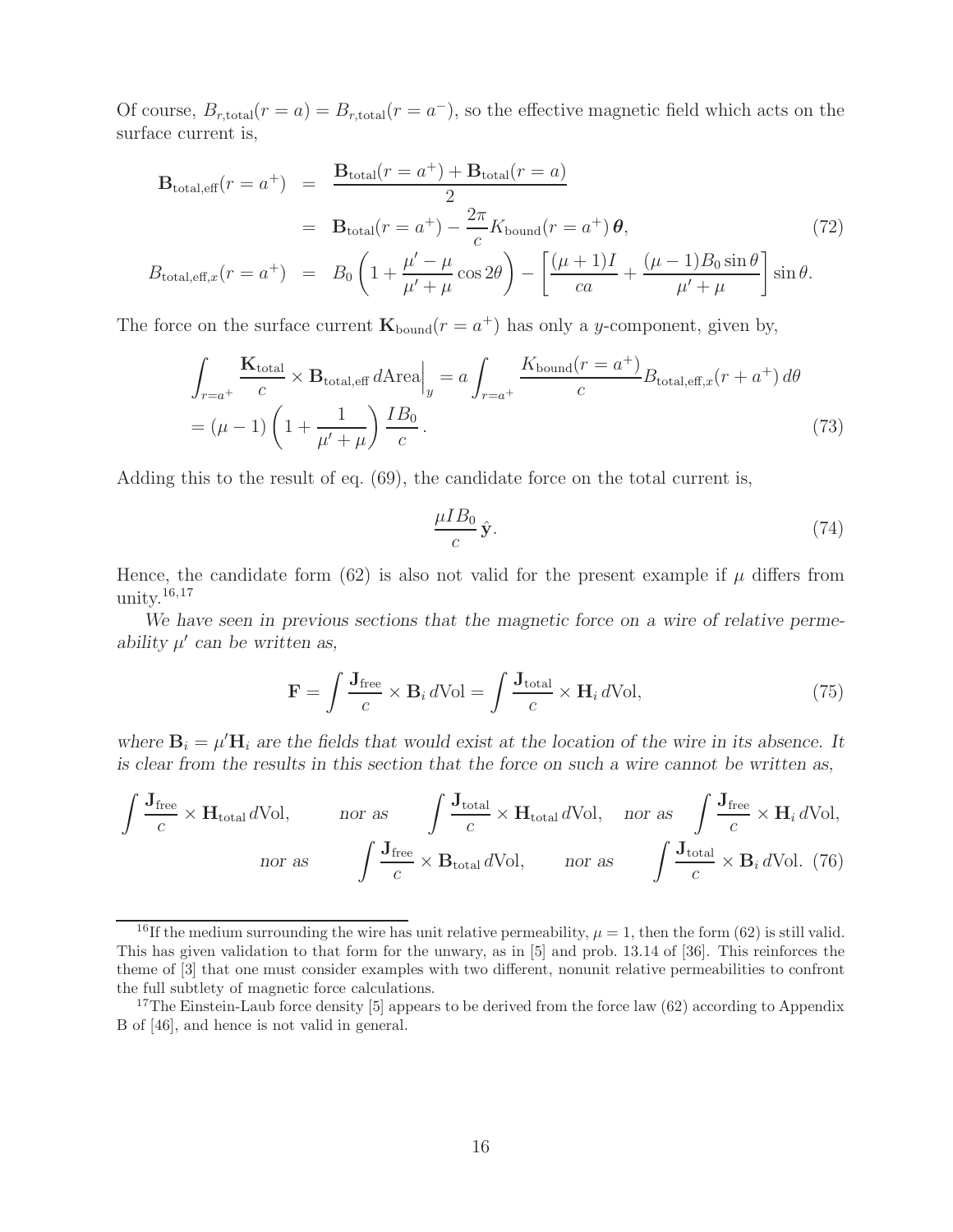### **4.1 Radial Gap between the Wire and the Surrounding Permeable Medium**

To illustrate further the possible applicability of the candidate force density (62) when permeable media are present, we consider the case of a wire of relative permeability  $\mu'$  and radius a along the z-axis, surrounded by a medium of relative permeability  $\mu$  in the region  $r > b$ . The region  $a < r < b$  is vacuum. The initial/external magnetic field  $B_i$ , in the absence of the wire is  $B_0 \hat{\mathbf{x}}$  for  $r < b$ , so we might again expect the force on the wire to be given by eq. (3) when it carries current **I**.

At large r the initial/external field has the form,

$$
\mathbf{B}_{i} = B_{\infty} \hat{\mathbf{x}}, \qquad \mathbf{H}_{i} = \frac{B_{\infty}}{\mu} \hat{\mathbf{x}} = -\nabla \left( -\frac{B_{\infty}}{\mu} x \right) = -\nabla \left( -\frac{B_{\infty}}{\mu} r \cos \theta \right), \tag{77}
$$

where the relation between  $B_{\infty}$  and  $B_0$  is to be determined such that as  $b \to a$  the fields become those of eq. (59).

To use the candidate force density  $(62)$  we need to know  $\mathbf{B}_{\text{total}}$  when the wire is present and carrying current I. We begin by computing the magnetic fields  $\mathbf{B}_i$  and  $\mathbf{H}_j$  when the wire is present but with zero current.

When the free current in the wire is zero,  $\nabla \times \mathbf{H}_j = 0$  (except at the distant location of the sources of the initial field), so we can write  $\mathbf{H}_j = -\nabla \Phi_M$ , where  $\Phi_M$  is a (continuous) magnetic scalar potential of the form,

$$
\Phi_M(r < a) = A \frac{r}{a} \cos \theta,\tag{78}
$$

$$
\Phi_M(a < r < b) = B\frac{r}{a}\cos\theta + C\frac{a}{r}\cos\theta,\tag{79}
$$

$$
\Phi_M(r > b) = D\frac{a}{r}\cos\theta - \frac{B_{\infty}}{\mu}r\cos\theta.
$$
\n(80)

Continuity of  $\Phi_M$  at  $r = a$  and b implies that,

$$
A = B + C
$$
, and  $D = \frac{b^2}{a^2}B + C + \frac{b^2 B_{\infty}}{\mu a}$ . (81)

Continuity of the radial component of  $\mathbf{B}_j$  at  $r = a$  and b implies that,

$$
\mu' \frac{\partial \Phi_M(r = a^-)}{\partial r} = \frac{\partial \Phi_M(r = a^+)}{\partial r}, \quad \text{and} \quad \frac{\partial \Phi_M(r = b^-)}{\partial r} = \mu \frac{\partial \Phi_M(r = b^+)}{\partial r}, \quad (82)
$$

and hence,

$$
\mu' A = B - C
$$
, and  $B - \frac{a^2}{b^2}C = -\mu \frac{a^2}{b^2}D - aB_{\infty}$ . (83)

After some algebra,

$$
B = \frac{\mu' + 1}{2}A, \qquad C = -\frac{\mu' - 1}{2}A, \qquad D = \frac{A}{2a^2}[\mu'(b^2 - a^2) + b^2 + a^2],
$$
  

$$
\frac{A}{a} = -\frac{4b^2B_{\infty}}{(\mu + \mu')(b^2 + a^2) + (1 + \mu\mu')(b^2 - a^2)} = -\frac{4b^2B_{\infty}}{(\mu' + 1)(\mu + 1)b^2 - (\mu' - 1)(\mu - 1)a^2}.
$$
(84)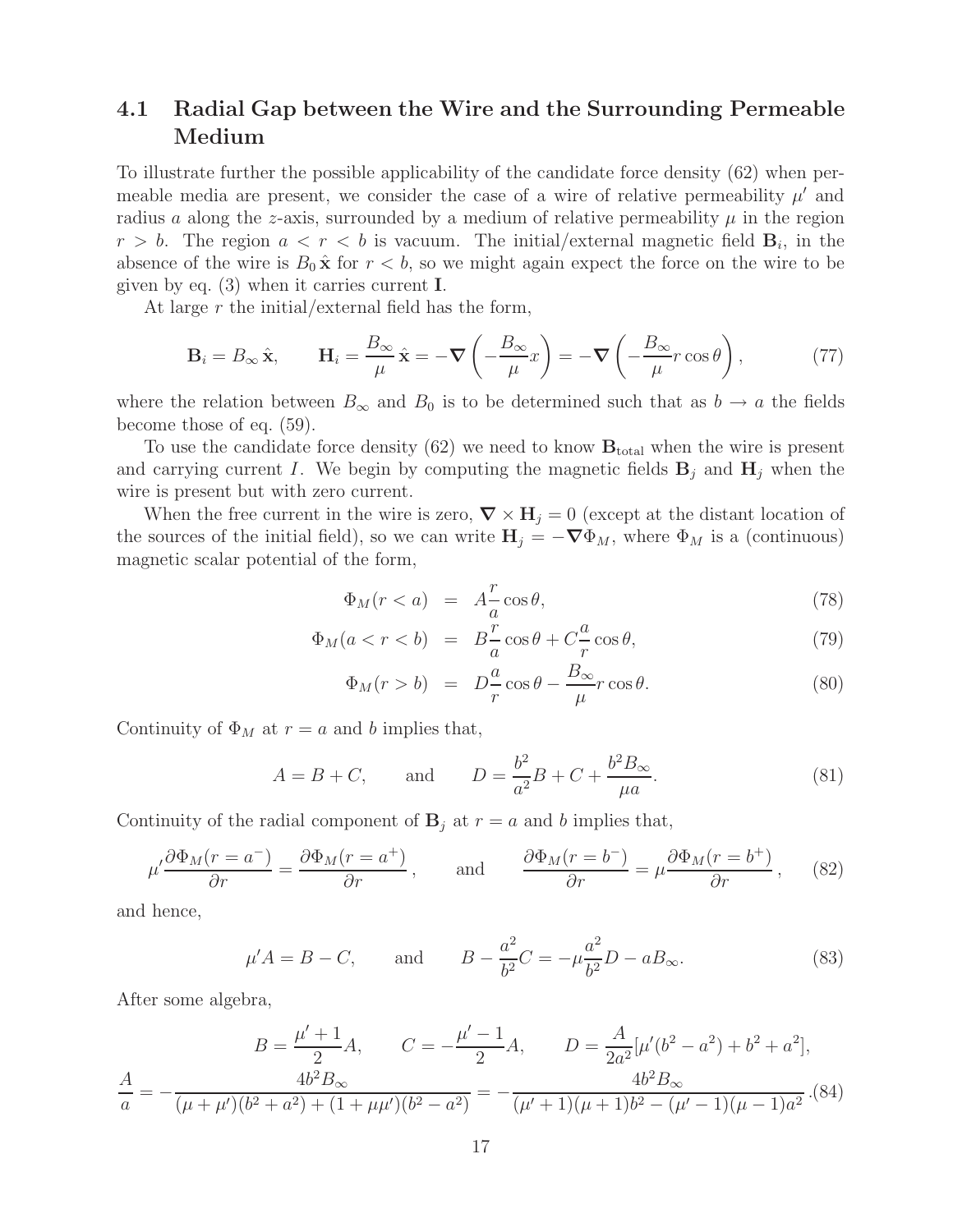As  $b \to a$  the magnetic field at  $r < a$  with the wire present but with zero current is,

$$
\mathbf{B}_{j}(r < a) = \mu' \mathbf{H}_{j}(r < a) = -\frac{\mu' A(b \to a)}{a} \hat{\mathbf{x}} = \frac{2\mu' B_{\infty}}{\mu' + \mu} \hat{\mathbf{x}}.
$$
 (85)

For this limit to agree with eq. (59) we simply take  $B_{\infty} = B_0$ , and the magnetic field for  $b > a$  with the wire present but with zero current is,<sup>18</sup>

$$
\mathbf{B}_{j}(r < a) = \mu' \mathbf{H}_{j}(r < a) = -\frac{\mu' A}{a} \hat{\mathbf{x}} = \frac{4\mu' B_{0}}{(\mu' + 1)(\mu + 1) - (\mu' - 1)(\mu - 1)a^{2}/b^{2}} \hat{\mathbf{x}}.
$$
 (86)

The expression for the magnetic field due to the current I in the wire is the same for  $r < a$ in the present case and in eq.  $(59)$ , so formally the total field **B** for  $r < a$  in the present case differs from the previous case only by an additional factor (which goes to 1 as  $b \to a$ ),

$$
\frac{2(\mu'+\mu)}{(\mu'+1)(\mu+1) - (\mu'-1)(\mu-1)a^2/b^2},
$$
\n(87)

that multiplies terms in  $B_0$  (in **B** and in  $\mathbf{K}_{\text{bound}}$ ). As such, we can immediately transcribe the result (69) for the force per unit length on the wire (but not on the medium outside the wire) computed with the candidate force density (62) as,

$$
\mathbf{F}_{\text{wire}} = \frac{\mu' + 1}{\mu' + \mu} \frac{IB_0 \hat{\mathbf{y}}}{c} \frac{2(\mu' + \mu)}{(\mu' + 1)(\mu + 1) - (\mu' - 1)(\mu - 1)a^2/b^2}
$$
\n
$$
= \frac{2(\mu' + 1)}{(\mu' + 1)(\mu + 1) - (\mu' - 1)(\mu - 1)a^2/b^2} \frac{IB_0 \hat{\mathbf{y}}}{c} . \tag{88}
$$

For confirmation of eq. (88), we consider the force per unit length on the wire as deduced from the Maxwell stress tensor just outside the surface of the wire, where  $r = a^+$ . The total field here can be obtained from the total field just inside the wire, at  $r = a^{-}$ , by recalling that the radial component of **B** and the tangential component of **H** are continuous across the surface of the wire. Hence,

$$
\mathbf{B}(r = a^{+}) = \mathbf{H}(r = a^{+}) = -\frac{\mu'A}{a}\hat{\mathbf{r}}\cos\theta + \frac{A}{a}\hat{\boldsymbol{\theta}}\sin\theta + \frac{2I}{ca}\hat{\boldsymbol{\theta}} \tag{89}
$$
\n
$$
= -\left(\frac{A}{2a}[\mu' + 1 + (\mu' - 1)\cos 2\theta] + \frac{2I}{ca}\sin\theta\right)\hat{\mathbf{x}} + \left(-(\mu' - 1)\frac{A}{2a}\sin 2\theta + \frac{2I}{ca}\cos\theta\right)\hat{\mathbf{y}}.
$$

We expect only a nonzero y-component to the force on the wire, which is computed at  $r = a^+$ via the Maxwell stress tensor as in eq. (27),

$$
F_y = \int (T_{yx} dS_x + T_{yy} dS_y) = \frac{a}{4\pi} \int_0^{2\pi} H_x H_y \cos\theta d\theta + \frac{a}{8\pi} \int_0^{2\pi} (H_y^2 - H_x^2) \sin\theta d\theta
$$
  
= 
$$
\frac{a}{4\pi} \int_0^{2\pi} \left[ \frac{A}{2a} [\mu' + 1 + (\mu' - 1) \cos 2\theta] + \frac{2I}{ca} \sin\theta \right]
$$

<sup>18</sup>If  $\mu' = 1$  then eq. (86) becomes the initial field in the absence of the wire,  $\mathbf{B}_i(r < a) = 2B_0 \hat{\mathbf{x}}/(\mu + 1)$ , whose strength differs from the initial field  $B_0$  when the permeability is  $\mu$  in the absence of the wire.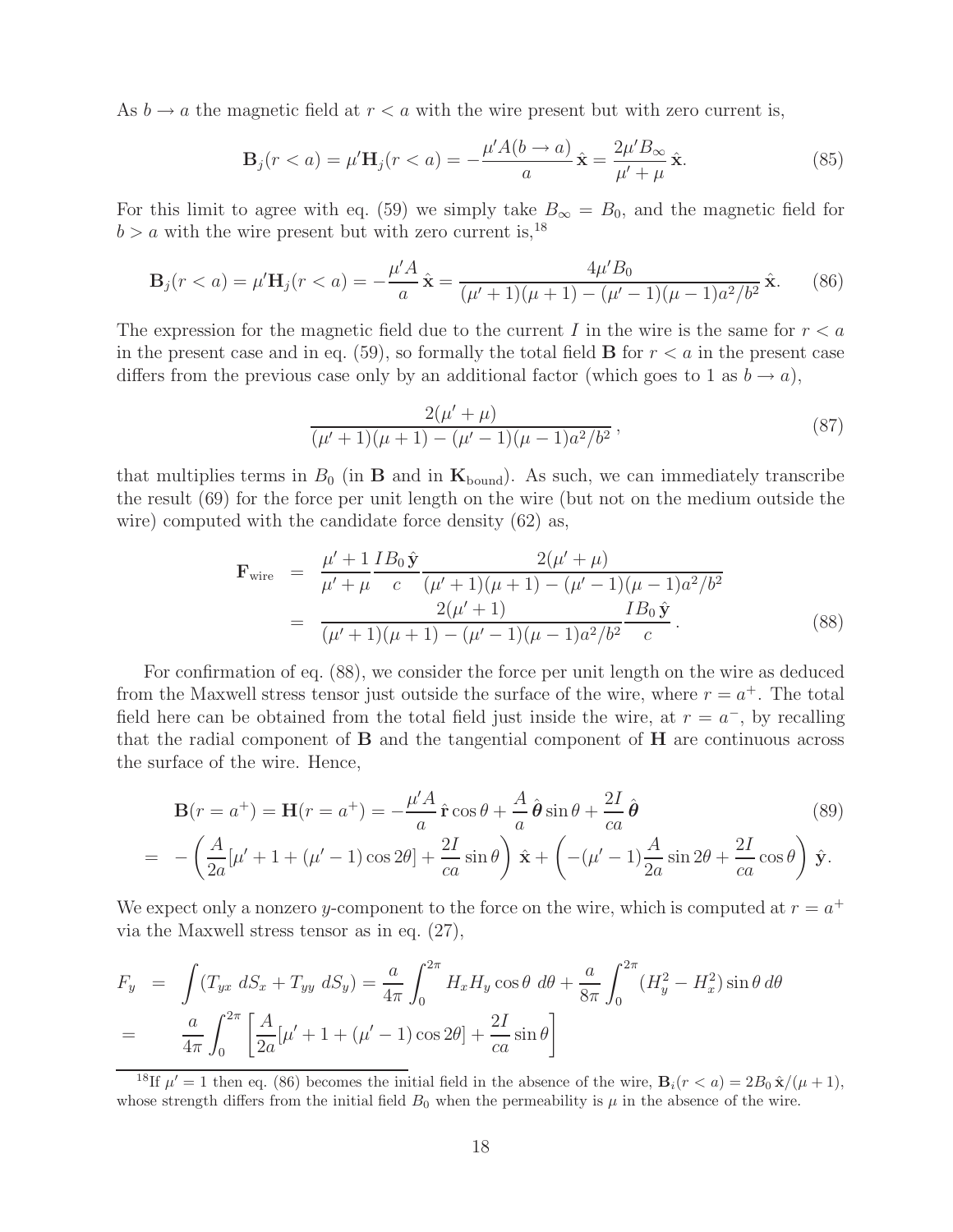$$
\left[ -(\mu' - 1) \frac{A}{2a} \sin 2\theta + \frac{2I}{ca} \cos \theta \right] \cos \theta d\theta + \frac{a}{8\pi} \int_0^{2\pi} \left\{ \left[ -(\mu' - 1) \frac{A}{2a} \sin 2\theta + \frac{2I}{ca} \cos \theta \right]^2 \right. - \left[ \frac{A}{2a} [\mu' + 1 + (\mu' - 1) \cos 2\theta] + \frac{2I}{ca} \sin \theta \right]^2 \right\} \sin \theta d\theta = \frac{AI(\mu' + 1)}{2\pi ca} \int_0^{2\pi} \cos^2 \theta d\theta = \frac{AI(\mu' + 1)}{2ca} = \frac{2(\mu' + 1)}{(\mu' + 1)(\mu + 1) - (\mu' - 1)(\mu - 1)a^2/b^2} \frac{IB_0}{c},
$$

which agrees with the candidate expression  $(88)$  for the force on the wire.<sup>19</sup>

*However, the force (88) and (90) is not of the form*  $\mathbf{I} \times \mathbf{B}_i/c$ , as the initial field in the *absence of the wire is*  $\mathbf{B}_i(r < a) = 2B_0 \hat{\mathbf{x}}/(\mu + 1)$ *. Thus it appears that the prescription (3) is not true in general, as anticipated in footnote 3.*

While the macroscopic Lorentz force "law" (62) does not hold in general, the present considerations do not exclude that this form is valid for computation of the force on charges and currents that are surrounded by vacuum.

## **References**

- [1] See, for example, secs. 4.20-21 of J.A. Stratton, *Electromagnetic Theory* (McGraw-Hill, 1941), http://kirkmcd.princeton.edu/examples/EM/stratton\_electromagnetic\_theory.pdf
- [2] F.N.H. Robinson, *Electromagnetism* (Clarendon Press, 1973), http://kirkmcd.princeton.edu/examples/EM/robinson\_chap7.pdf
- [3] L.W. Casperson, *Forces on permeable conductors in magnetic fields*, Am. J. Phys. **70**, 163 (2002), http://kirkmcd.princeton.edu/examples/EM/casperson\_ajp\_70\_163\_02.pdf
- [4] A. Einstein and J. Laub, *Uber die elektromagnetishen Grundgleichungen für bewegte K¨oper*, Ann. Phys. **26**, 532 (1908), http://kirkmcd.princeton.edu/examples/EM/einstein\_ap\_26\_532\_08.pdf
- [5] A. Einstein and J. Laub, *Uber die im elektromagnetishen Felde auf ruhende Köper ausge¨ubten ponderomotorishen Kr¨afte*, Ann. Phys. **26**, 541 (1908), http://kirkmcd.princeton.edu/examples/EM/einstein\_ap\_26\_541\_08.pdf
- [6] *Einstein and Laub on the Electrodynamics of Moving Media*, in *The Collected Papers of Albert Einstein*, vol. 2, ed. J. Stachel (Princeton U. Press, 1989), p. 503, http://kirkmcd.princeton.edu/examples/EM/einstein\_laub\_08\_commentary.pdf
- [7] A. Einstein, *Sur les force pond´eromotrices qui agissent sur des conducteurs ferromagnétique disposés un champ magnétique et parcourus par un courant*, Arch. Sci. Phys. Nat. **30**, 323 (1910), http://kirkmcd.princeton.edu/examples/EM/einstein\_aspn\_30\_323\_10.pdf

 $19$ Computation of the force on the wire via the Helmholtz bulk-force density (28) also gives the same result [47].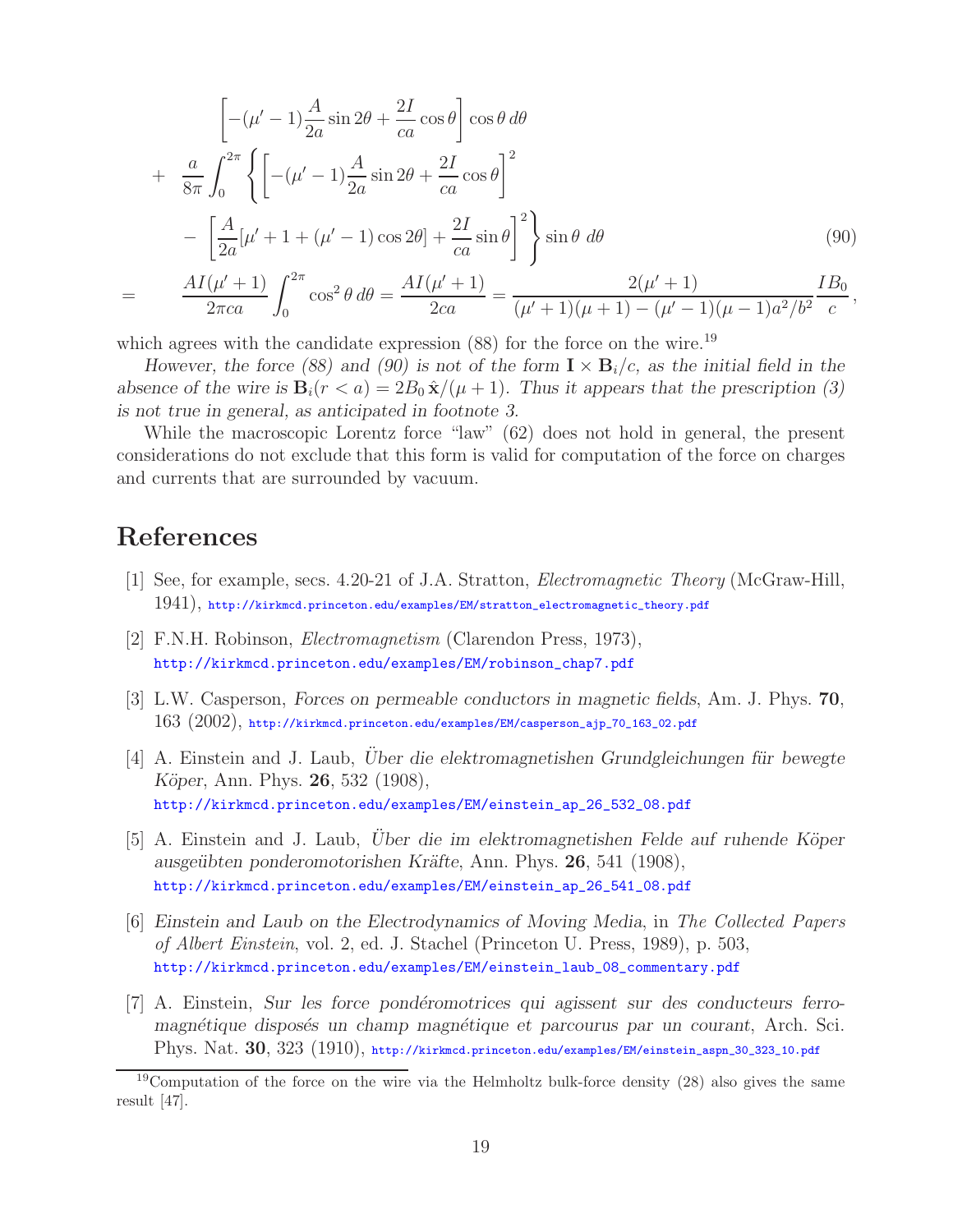- [8] K.T. McDonald, *Biot-Savart vs. Einstein-Laub Force Law* (May 21, 2013), http://kirkmcd.princeton.edu/examples/laub.pdf
- [9] W.F. Brown, Jr. *et al.*, *The teaching of electricity and magnetism at the college level. I. Logical standards and critical issues*, Am. J. Phys. **18**, 1 (1950), http://kirkmcd.princeton.edu/examples/EM/brown\_ajp\_18\_1\_50.pdf
- [10] W.F. Brown, Jr. *et al.*, *The teaching of electricity and magnetism at the college level. II. Two outlines for teachers*, Am. J. Phys. **18**, 69 (1950), http://kirkmcd.princeton.edu/examples/EM/brown\_ajp\_18\_69\_50.pdf
- [11] W.F. Brown, Jr., *Electric and magnetic forces: A direct calculation. I*, Am. J. Phys. **19**, 290 (1951), http://kirkmcd.princeton.edu/examples/EM/brown\_ajp\_19\_290\_51.pdf
- [12] W.F. Brown, Jr., *Electric and magnetic forces: A direct calculation. II*, Am. J. Phys. **19**, 333 (1951), http://kirkmcd.princeton.edu/examples/EM/brown\_ajp\_19\_333\_51.pdf
- [13] K.T. McDonald, *Methods of Calculating Forces on Rigid, Linear Magnetic Media* (March 18, 2002), http://kirkmcd.princeton.edu/examples/magnetic\_force.pdf
- [14] F. Rasetti, *Deflection of mesons in magnetized iron*, Phys. Rev. **66**, 1 (1944), http://kirkmcd.princeton.edu/examples/EM/rasetti\_pr\_66\_1\_44.pdf This paper mentions the earlier history of erratic results on this topic.
- [15] X. Artru and D. Fayolle, *Dynamics of a Magnetic Monopole in Matter, Maxwell Equations in Dyonic Matter and Detection of Electric Dipole Moments*, Prob. Atom. Sci. Tech. **6**, 110 (2001), http://kirkmcd.princeton.edu/examples/EM/artru\_past\_6\_110\_01.pdf
- [16] K.T. McDonald, *Poynting's Theorem with Magnetic Monopoles* (March 23, 2013), http://kirkmcd.princeton.edu/examples/poynting.pdf
- [17] H.A. Lorentz, *La Théorie Électromagnétique de Maxwell et son Application aux Corps Mouvants*, Arch. Neérl. **25**, 363 (1892), http://kirkmcd.princeton.edu/examples/EM/lorentz\_theorie\_electromagnetique\_92.pdf Reprinted in *Collected Papers* (Martinus Nijhoff, The Hague, 1936), Vol. II, pp. 64-343.
- [18] L.D. Landau, E.M. Lifshitz and L.P. Pitaevskii, *Electrodynamics of Continuous Media*, 2nd ed. (Butterworth-Heinemann, 1984), http://kirkmcd.princeton.edu/examples/EM/landau\_ecm2.pdf
- [19] F.J. Lowes, *Force on a Wire in a Magnetic Field*, Nature **246**, 208 (1973), http://kirkmcd.princeton.edu/examples/EM/lowes\_nature\_246\_208\_73.pdf Related papers by this author include: *The torque on a magnet*, Proc. Roy. Soc. London A **337**, 555 (1974), http://kirkmcd.princeton.edu/examples/EM/lowes\_prsla\_337\_555\_74.pdf *Do Magnetometers Measure B or H?*, Geophys. J. Roy. Astro. Soc. **37**, 151 (1974), http://kirkmcd.princeton.edu/examples/EM/lowes\_gjras\_37\_151\_74.pdf
- [20] A. Engel and R. Friedrichs, *On the electromagnetic force on a polarizable body*, Am. J. Phys. **70**, 428 (2002), http://kirkmcd.princeton.edu/examples/EM/engel\_ajp\_70\_428\_02.pdf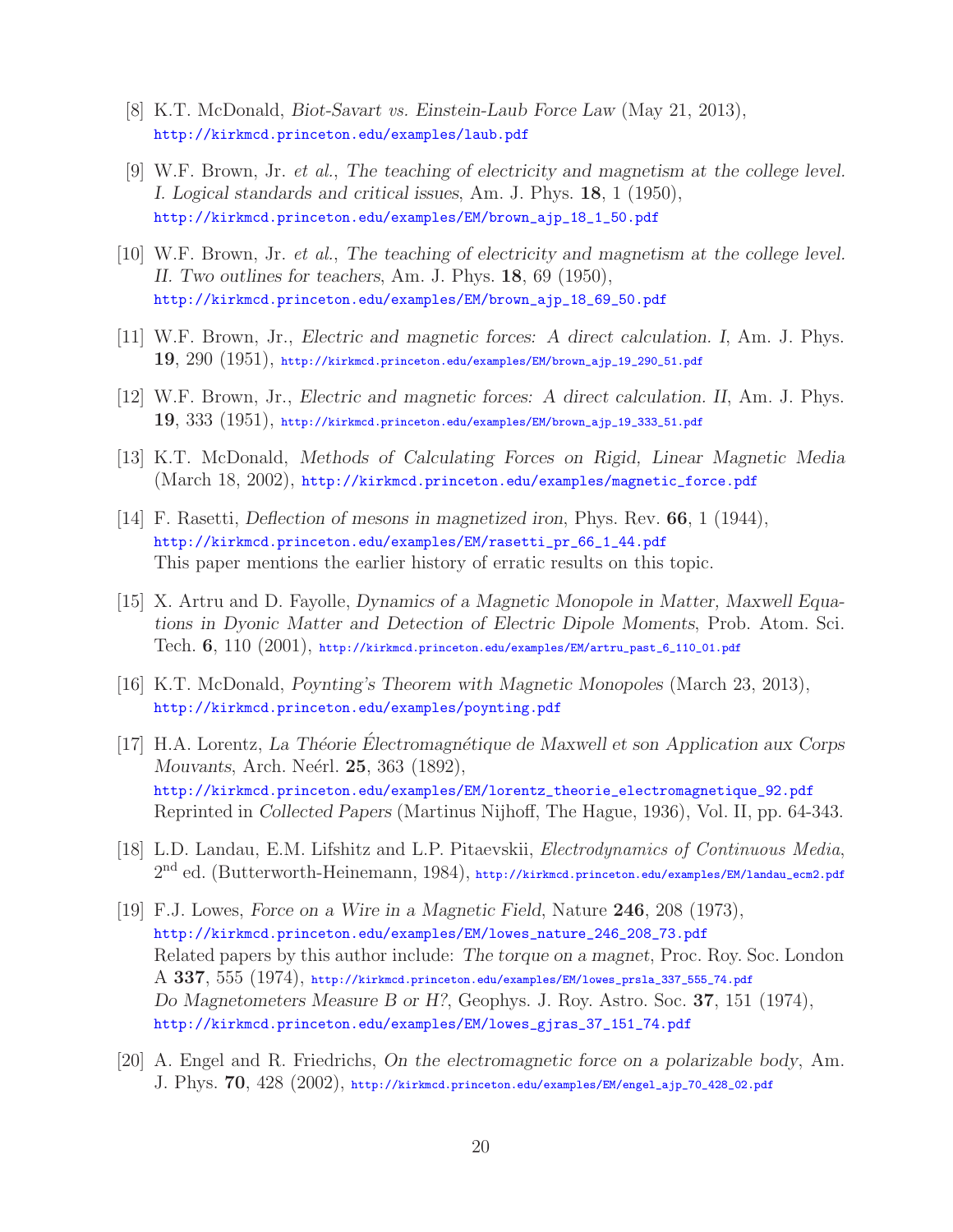- [21] J.-B. Biot and F. Savart, *Note sur la Magn´etisme de la pile de Volta*, Ann. Chem. Phys. **15**, 222 (1820), http://kirkmcd.princeton.edu/examples/EM/biot\_acp\_15\_222\_20.pdf English translation on p. 118 of [23].
- [22] J.-B. Biot, *Précis Élèmentaire de Physique Expérimentale*, 3rd ed., vol. 2 (Paris, 1820), pp. 704-774, http://kirkmcd.princeton.edu/examples/EM/biot\_precis\_24\_v2.pdf English translation on p. 119 of [23].
- [23] R.A.R. Tricker, *Early Electrodynamics, the First Law of Circulation* (Pergamon, 1965), http://kirkmcd.princeton.edu/examples/EM/tricker\_early\_em.pdf
- [24] H. Grassmann, *Neue Theorie der Elektrodynamik*, Ann. d. Phys. **64**, 1 (1845), http://kirkmcd.princeton.edu/examples/EM/grassmann\_ap\_64\_1\_45.pdf http://kirkmcd.princeton.edu/examples/EM/grassmann\_ap\_64\_1\_45\_english.pdf
- [25] J.C. Maxwell, *A Treatise on Electricity and Magnetism*, 3rd ed. (Clarendon Press, 1892), http://kirkmcd.princeton.edu/examples/EM/maxwell\_treatise\_v2\_92.pdf
- [26] A. Einstein and J. Laub, *Uber die im elektromagnetishen Felde auf ruhende Köper ausge¨ubten ponderomotorishen Kr¨afte*, Ann. Phys. **26**, 541 (1908), http://kirkmcd.princeton.edu/examples/EM/einstein\_ap\_26\_541\_08.pdf http://kirkmcd. princeton.edu/examples/EM/einstein\_ap\_26\_541\_08\_english.pdf
- [27] E. Hall, *On a New Action of the Magnet on an Electric Current*, Am. J. Math. **2**, 287 (1879), http://kirkmcd.princeton.edu/examples/EM/hall\_ajm\_2\_287\_79.pdf
- [28] W.R. McKinnon, S.P. McAlister and C.M. Hurd, *Origin of the force on a currentcarrying wire in a magnetic field*, Am. J. Phys. **49**, 493 (1981), http://kirkmcd.princeton.edu/examples/EM/mckinnon\_ajp\_49\_493\_81.pdf
- [29] G.G. Stokes, *On the Effect of the Internal Friction of Fluids on the Motion of Pendulums*, Trans. Camb. Phil. Soc. **9**, 8 (1850); see p. 65 of http://kirkmcd.princeton.edu/examples/fluids/stokes\_mathematical\_and\_physical\_papers\_v3.pdf
- [30] E.Y. Harper and I.-D. Chang, *Drag on a Cylinder between parallel Walls in Stokes' Flow*, Phys. Fluids **10**, 83 (1967), http://kirkmcd.princeton.edu/examples/fluids/harper\_pf\_10\_83\_67.pdf
- [31] K.T. McDonald, *Magnetic Forces Can Do Work* (Apr. 10, 2011), http://kirkmcd.princeton.edu/examples/disk.pdf
- [32] L.H. De Medeiros, G. Reyne and G. Meunier, *Comparison of Global Force Calculations on Permanent Magnets*, IEEE Trans. Mag. **34**, 3560 (1998), http://kirkmcd.princeton.edu/examples/EM/demedeiros\_ieeetm\_34\_3560\_98.pdf
- [33] H.A. Lorentz, *Versuch einer Theorie der electrischen und optischen Ersheinungen in bewegten K¨orpern* (E.J. Brill, Leiden, 1895), Art. 12, http://kirkmcd.princeton.edu/examples/EM/lorentz\_electrical\_theory\_95.pdf http://kirkmcd.princeton.edu/examples/EM/lorentz\_electrical\_theory\_95\_english.pdf